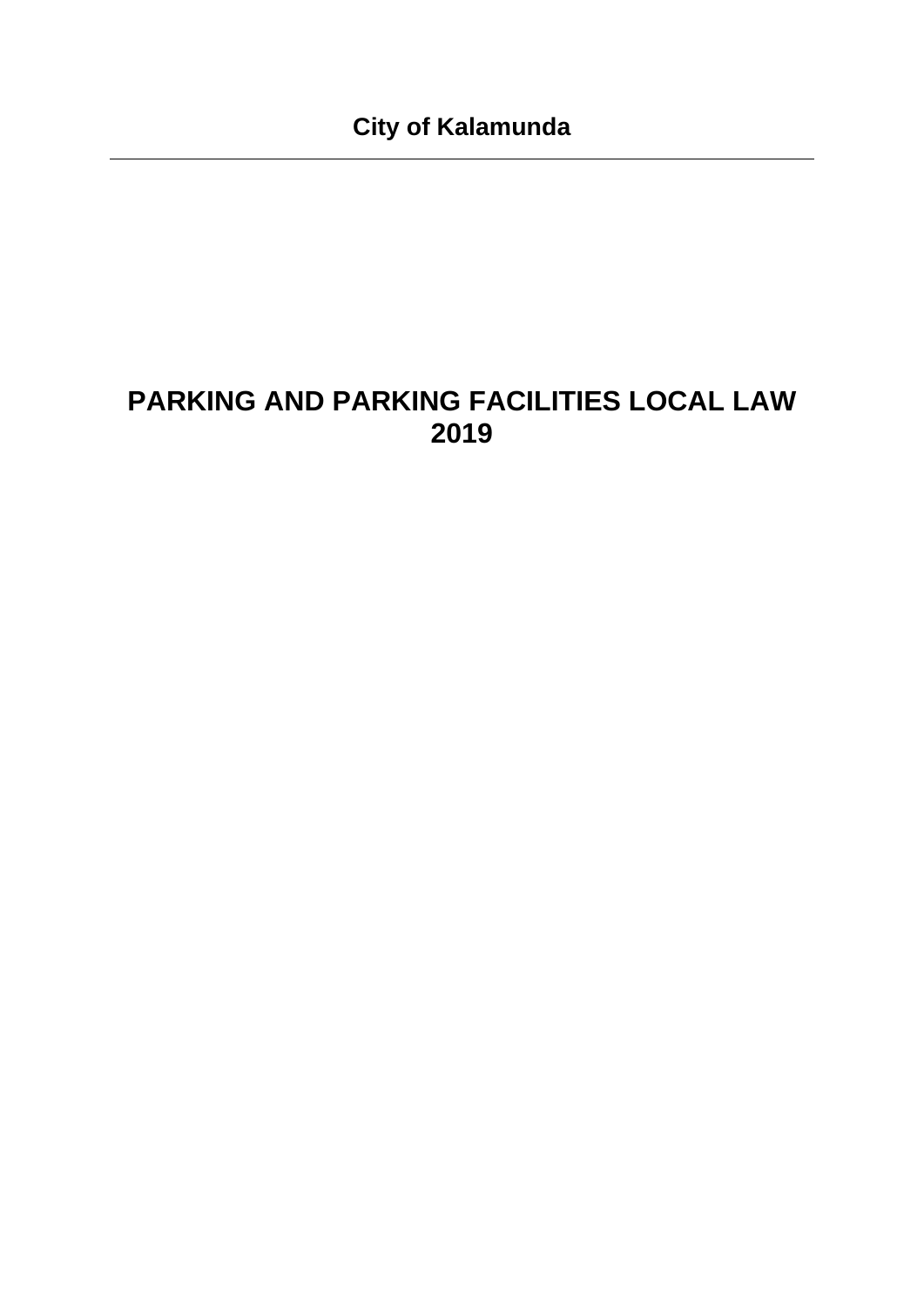#### **Local Government Act 1995**

#### **City of Kalamunda**

## **Parking and Parking Facilities Local Law 2019**

# **CONTENTS**

| 1.1  |  |
|------|--|
| 1.2  |  |
| 1.3  |  |
| 1.4  |  |
| 1.5  |  |
| 1.6  |  |
| 1.7  |  |
| 1.8  |  |
| 1.9  |  |
| 1.10 |  |
|      |  |
|      |  |
| 2.1  |  |
| 2.2  |  |
| 2.3  |  |
| 2.4  |  |
| 2.5  |  |
| 2.6  |  |
| 2.7  |  |
| 2.8  |  |
| 2.9  |  |
| 2.10 |  |
|      |  |
| 3.1  |  |
| 3.2  |  |
| 3.3  |  |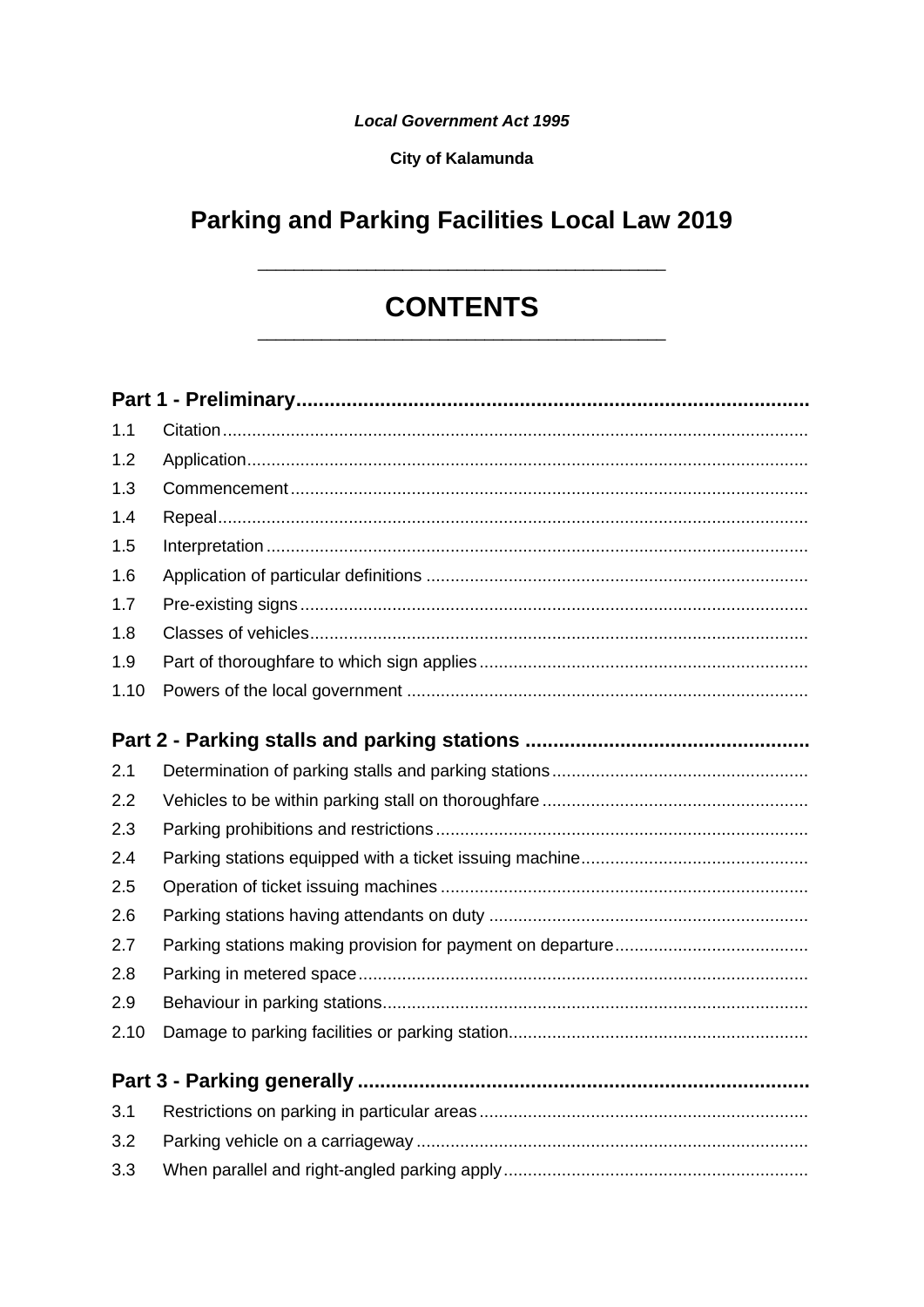| 3.4  |                                                                            |
|------|----------------------------------------------------------------------------|
| 3.5  |                                                                            |
| 3.6  |                                                                            |
| 3.7  |                                                                            |
| 3.8  |                                                                            |
| 3.9  | No parking of vehicles exposed for sale and in other circumstances         |
| 3.10 |                                                                            |
| 3.11 |                                                                            |
| 3.12 | Suspension of parking limitations for urgent, essential or official duties |
|      |                                                                            |
| 4.1  |                                                                            |
| 4.2  | Setting aside parking for persons authorised by the local government       |
| 4.3  |                                                                            |
| 4.4  |                                                                            |
|      |                                                                            |
| 5.1  |                                                                            |
| 5.2  |                                                                            |
| 5.3  |                                                                            |
| 5.4  |                                                                            |
|      |                                                                            |
| 6.1  |                                                                            |
| 6.2  |                                                                            |
| 6.3  |                                                                            |
| 6.4  |                                                                            |
| 6.5  |                                                                            |
| 6.6  |                                                                            |
| 6.7  |                                                                            |
| 6.8  |                                                                            |
| 6.9  |                                                                            |
| 6.10 |                                                                            |
| 6.11 |                                                                            |
| 6.12 |                                                                            |
| 6.13 |                                                                            |
| 6.14 |                                                                            |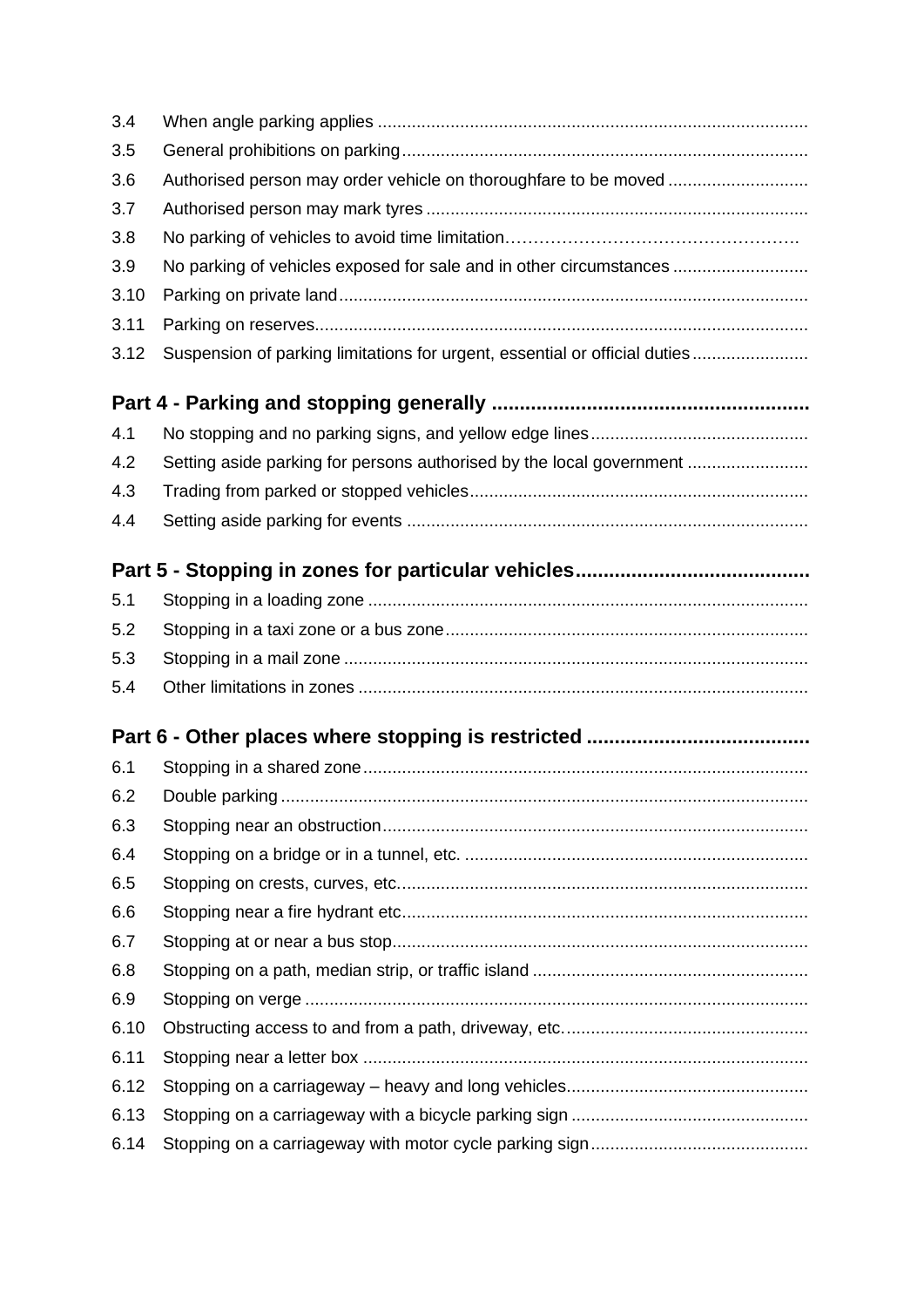| 7.1 |  |  |
|-----|--|--|
| 7.2 |  |  |
| 7.3 |  |  |
| 7.4 |  |  |
| 7.5 |  |  |
| 7.6 |  |  |
| 7.7 |  |  |
| 7.8 |  |  |
| 7.9 |  |  |
|     |  |  |
| 8.1 |  |  |
| 8.2 |  |  |
| 8.3 |  |  |
|     |  |  |
|     |  |  |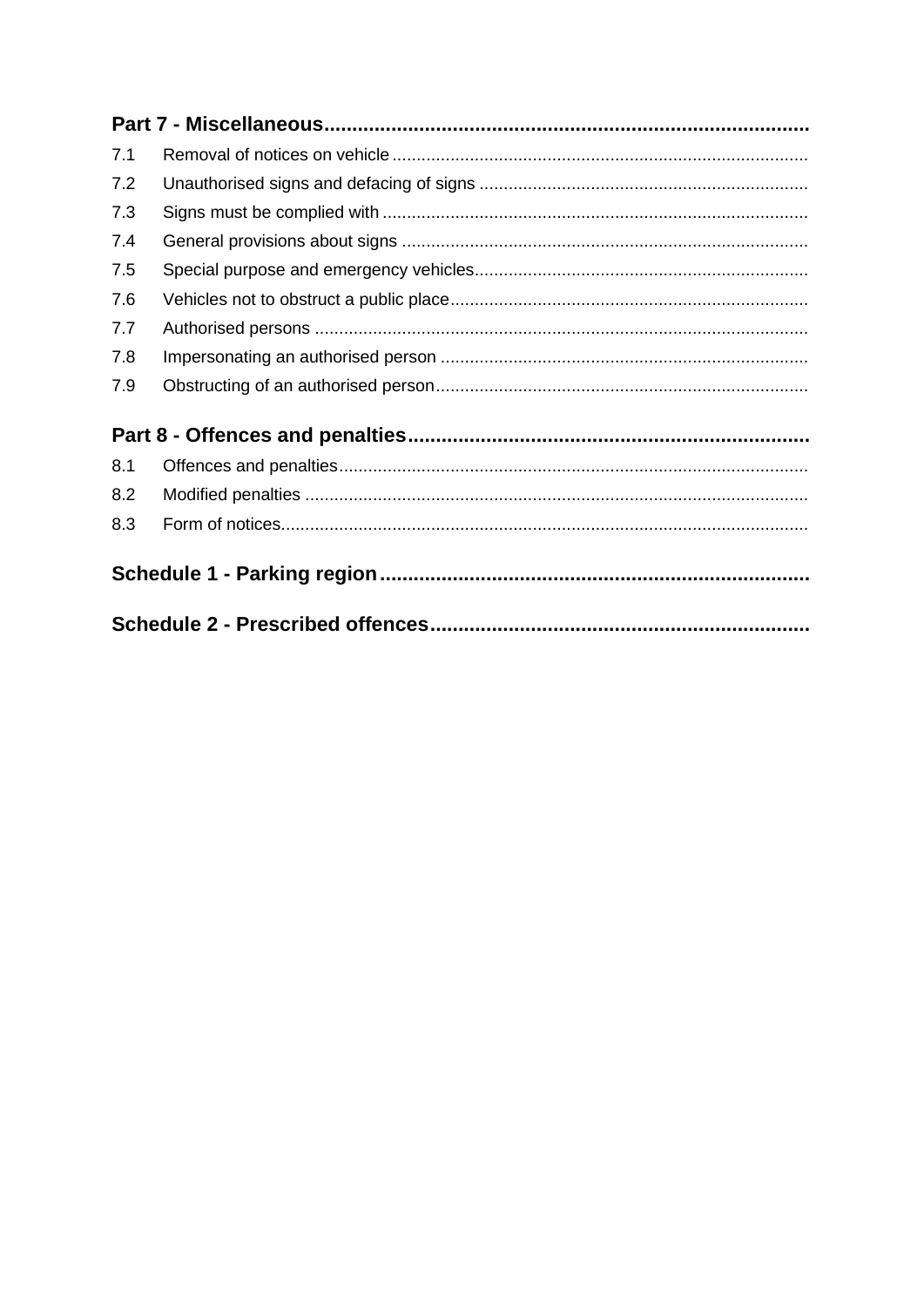#### *Local Government Act 1995*

#### **City of Kalamunda**

## **Parking and Parking Facilities Local Law 2019**

Under the powers conferred on it by the *Local Government Act 1995* and under all other powers enabling it, the Council of the City of Kalamunda resolved on 24 September 2019 to make the following local law.

#### **Part 1 - Preliminary**

#### <span id="page-4-1"></span><span id="page-4-0"></span>**1.1 Citation**

This local law may be cited as the *City of Kalamunda Parking and Parking Facilities Local Law 2019*.

#### <span id="page-4-2"></span>**1.2 Application**

- (1) Subject to subclause (2), this local law applies to the parking region.
- (2) This local law does not apply to a parking facility or a parking station that is not occupied by the local government, unless the local government and the owner or occupier of that facility or station have agreed in writing that this local law will apply to that facility or station.
- (3) The agreement referred to in subclause (2) may be made on such terms and conditions as the parties may agree.

#### <span id="page-4-3"></span>**1.3 Commencement**

This local law will come into operation on the fourteenth day after the day on which it is published in the *Government Gazette*.

#### <span id="page-4-4"></span>**1.4 Repeal**

The *Shire of Kalamunda Parking and Parking Facilities Local Law 2008* published in the *Government Gazette* on 14 January 2009 is repealed.

#### <span id="page-4-5"></span>**1.5 Interpretation**

In this local law unless the context otherwise requires –

*Act* means the *Local Government Act 1995*;

*authorised person* means a person authorised by the local government under section 9.10 of the Act, to perform any of the functions of an authorised person under this local law;

*authorised vehicle* means a vehicle authorised by the local government, CEO, authorised person or by any written law to park on a thoroughfare or parking facility;

**bicycle** has the meaning given to it by the Code;

**built up area** means an area in which there are buildings on the land next to the road;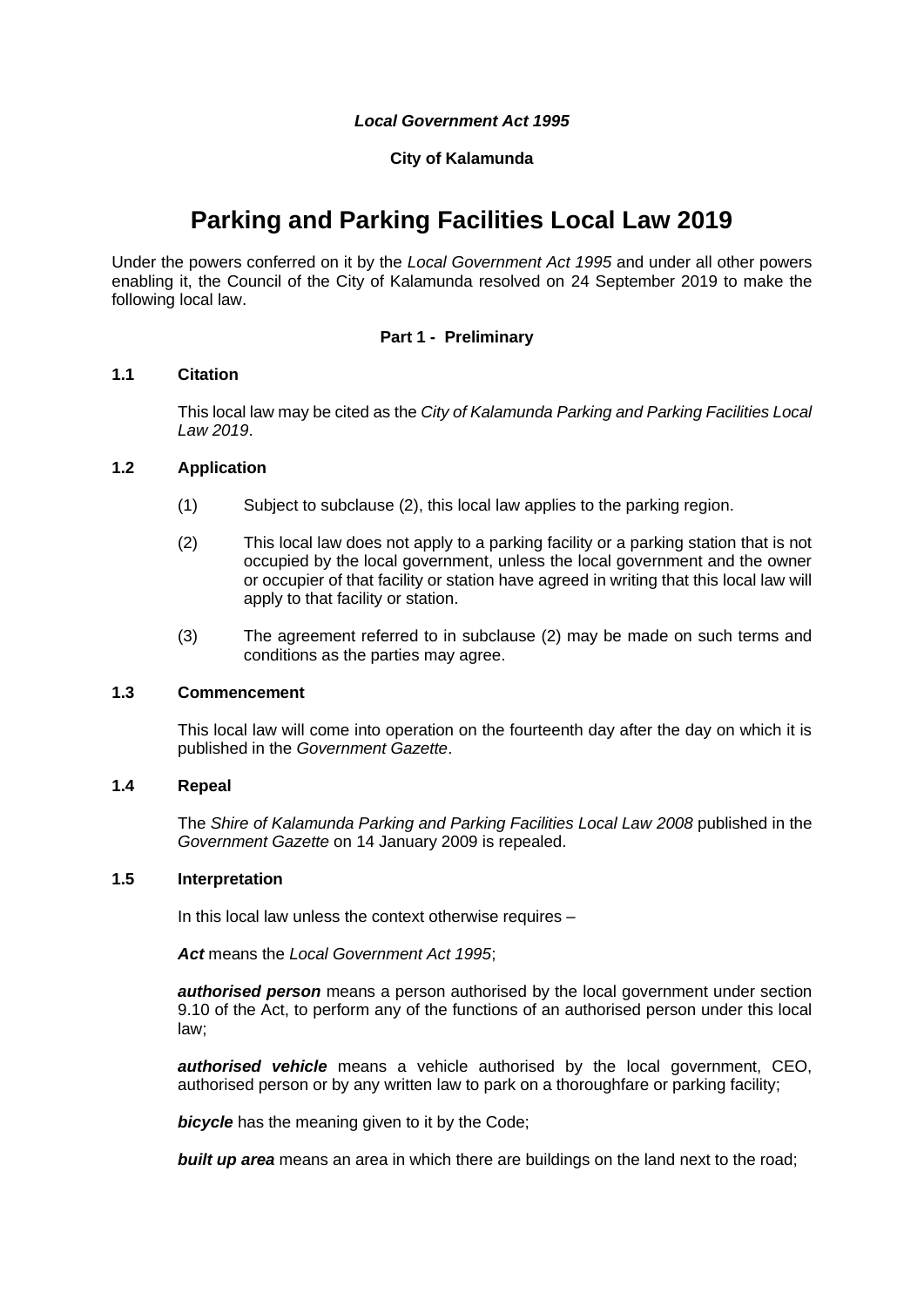*bus* has the meaning given to it by the Code;

*bus embayment* has the meaning given to it by the Code;

**bus stop** has the meaning given to it by the Code;

**bus zone** has the meaning given to it by the Code:

*caravan* means a vehicle that is fitted or designed to allow human habitation, and which is drawn by another vehicle, or which is capable of self-propulsion;

*carriageway* means a portion of thoroughfare that is improved, designed or ordinarily used for vehicular traffic and includes the shoulders, and areas, including embayment's, at the side or centre of the carriageway, used for the stopping or parking of vehicles; and where a thoroughfare has two or more of those portions divided by a median strip, the expression means each of those portions, separately;

**centre** in relation to a carriageway, means a line or a series of lines, marks or other indications -

- $(a)$  for a two-way carriageway placed so as to delineate vehicular traffic travelling in different directions; or
- (b) in the absence of any such lines, marks or other indications the middle of the main, travelled portion of the carriageway;

*children's crossing* has the meaning given to it by the Code;

**CEO** means the Chief Executive Officer of the local government;

*Code* means the *Road Traffic Code 2000*;

*commercial vehicle* means a motor vehicle constructed, fitted or adapted for the conveyance of goods, materials or merchandise of any kind used in any trade, business or industry and which is used primarily for that purpose;

*disability parking permit* has the meaning given to it by the *Local Government (Parking for People with Disabilities) Regulations 2014*;

*district* means the district of the local government;

*driver* means any person driving or in control of a vehicle;

*edge line* for a carriageway means a line marked along the carriageway at or near the far left or the far right of the carriageway:

*emergency vehicle* has the meaning given to it by the Code:

*footpath* has the meaning given to it by the Code:

*GVM* (which stands for gross vehicle mass) has the meaning given to it by the *Road Traffic (Vehicles) Act 2012*;

*heavy vehicle* means a vehicle with a GVM of 4.5 tonnes or greater;

*kerb* means a line of stone or concrete forming an edge between a pavement and a roadway;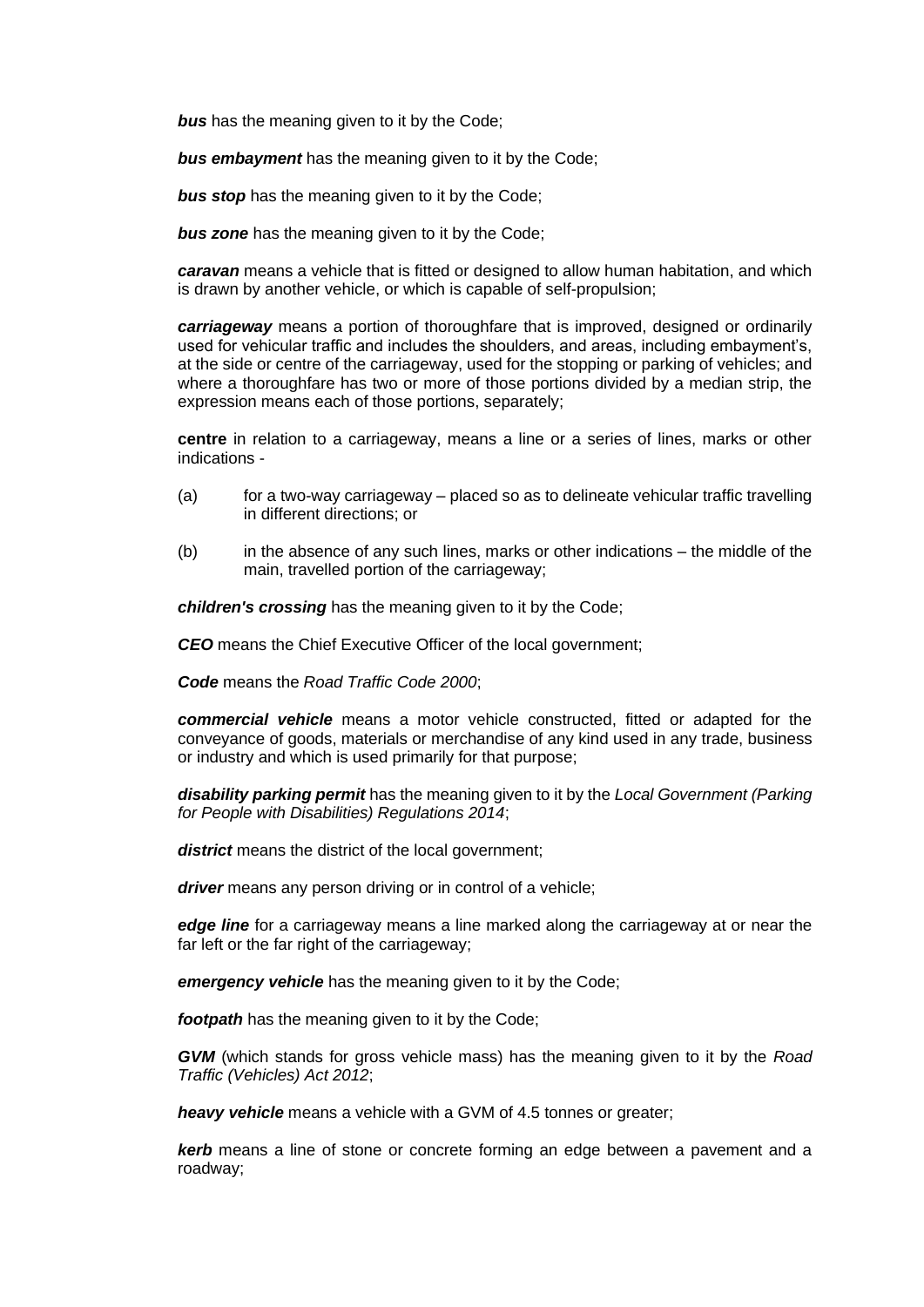*loading zone* has the meaning given to it by the Code;

*local government* means the City of Kalamunda;

*mail zone* has the meaning given to it by the Code;

*median strip* has the meaning given to it by the Code:

*metered space* means a section or part of a parking station, which is marked or defined by painted lines, metallic studs, coloured bricks or pavers or similar devices for the purpose of indicating where a vehicle may be parked on payment of a fee or charge;

*motor cycle* has the meaning given to it by the Code;

*motor vehicle* means a self-propelled vehicle that is not operated on rails; and the expression includes a trailer, semi-trailer or caravan while attached to a motor vehicle, but does not include a power assisted pedal cycle;

*no parking area* has the meaning given to it by the Code;

*no parking sign* means a sign with the words no parking in red letters on a white background, or the letter P within a red annulus and a red diagonal line across it on a white background;

*no stopping area* has the meaning given to it by the Code;

*no stopping sign* means a sign with the words no stopping or no standing in red letters on a white background, or the letter S within a red annulus and a red diagonal line across it on a white background;

*occupier* has the meaning given to it by the Act;

#### *owner* -

- (a) where used in relation to a vehicle licensed under the *Road Traffic Act*, means the person in whose name the vehicle has been registered under that *Road Traffic Act*;
- (b) where used in relation to any other vehicle, means the person who owns, or is entitled to possession of that vehicle; and
- (c) where used in relation to land, has the meaning given to it by the Act;

**park** in relation to a vehicle, means to permit a vehicle, whether attended or not by any person, to remain stationary except for the purpose of -

- (a) avoiding conflict with other traffic;
- (b) complying with the provisions of any law; or
- (c) taking up or setting down persons or goods (*maximum of 2 minutes*);

**parking area** has the meaning given to it by the Code;

*parking facilities* includes land, buildings, shelters, parking stalls and other facilities open to the public generally for the parking of vehicles, and signs, notices and facilities used in connection with the parking of vehicles;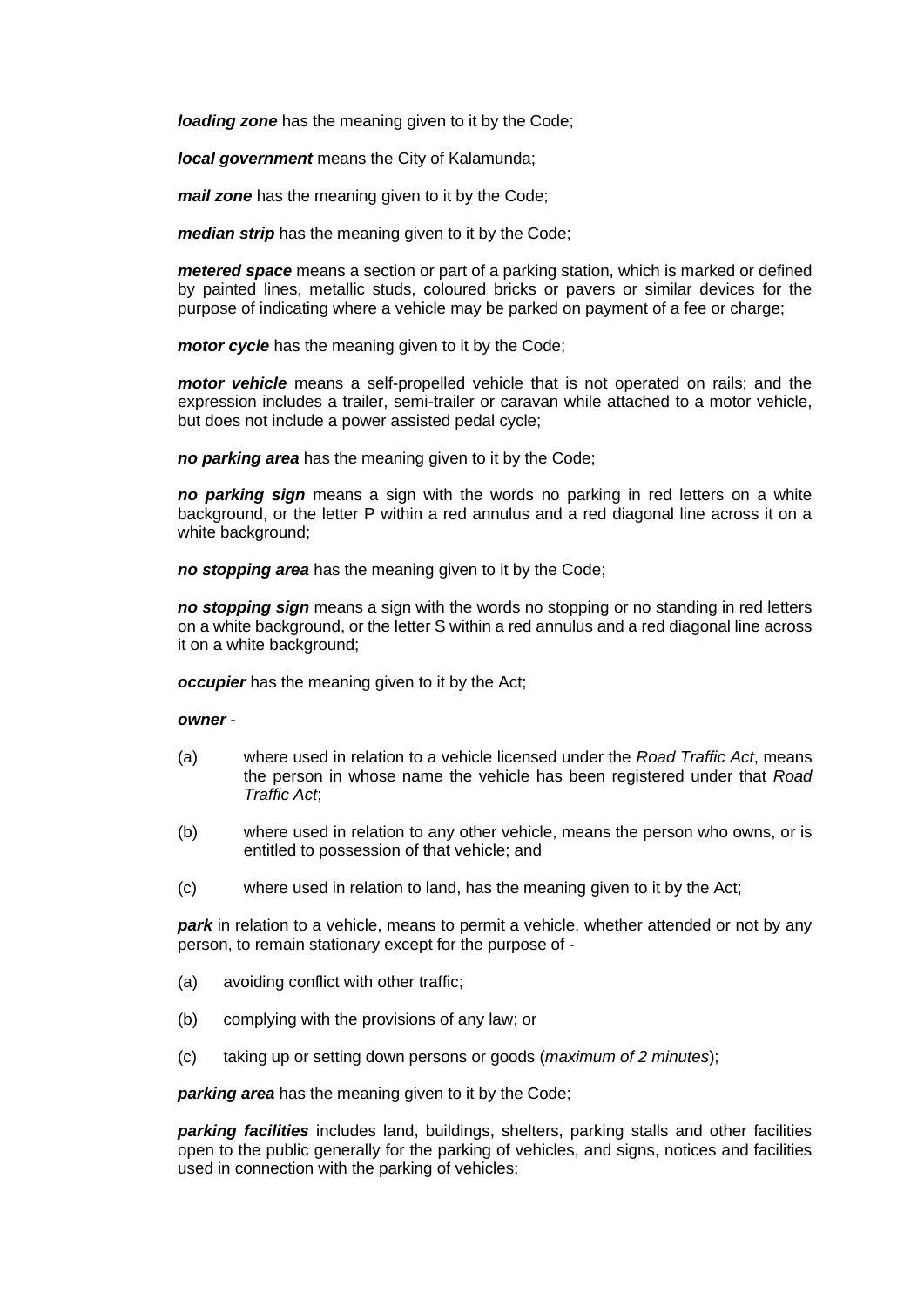*parking region* means the area described in Schedule 1;

*parking scheme* means the mapped record of the local government, which details the location of parking facilities, parking stall layout and any parking time restrictions, parking prohibitions and special uses like bus or taxi zones, that are applied to those parking facilities;

*parking stall* means a section or part of a thoroughfare or of a parking station which is marked or defined by painted lines, metallic studs, coloured bricks or pavers or similar devices for the purpose of indicating where a vehicle may be parked;

*parking station* means any land or structure provided for the purpose of accommodating vehicles;

**pedestrian crossing** has the meaning given to it by the Code;

**public bus** has the meaning given to it by the Code;

*public place* means any place to which the public has access whether or not that place is on private property;

*Regulations* means the *Local Government (Functions and General) Regulations 1996*;

*reserve* means any land -

- (a) which belongs to the local government;
- (b) of which the local government is the management body under the *Land Administration Act 1997*; or
- (c) which is an otherwise unvested facility within section 3.53 of the Act;

*Road Traffic Act* means the *Road Traffic Act 1974*;

**Schedule** means a Schedule to this local law:

**shared zone** has the meaning given to it by the Code;

*sign* includes a traffic sign, inscription, road marking, mark, structure or device approved by the local government on which may be shown words, numbers, expressions or symbols, and which is placed on or near a thoroughfare or within a parking station or reserve for the purpose of prohibiting, regulating, guiding, directing or restricting the parking of vehicles;

**special purpose vehicle** has the meaning given to it by the Code:

**stop** in relation to a vehicle means to stop a vehicle and permit it to remain stationary. except for the purposes of avoiding conflict with other traffic or of complying with the provisions of any law;

*symbol* includes any symbol specified by Australian Standard 1742.11-1999 – "Manual of uniform traffic control devises and any symbol specified from time to time by the code for use in the regulation of parking, and any reference to the wording of any sign in this local law shall be also deemed to include a reference to the corresponding symbol;

*taxi* means a taxi within the meaning of the Transport (Road Passenger Services) Act 2018;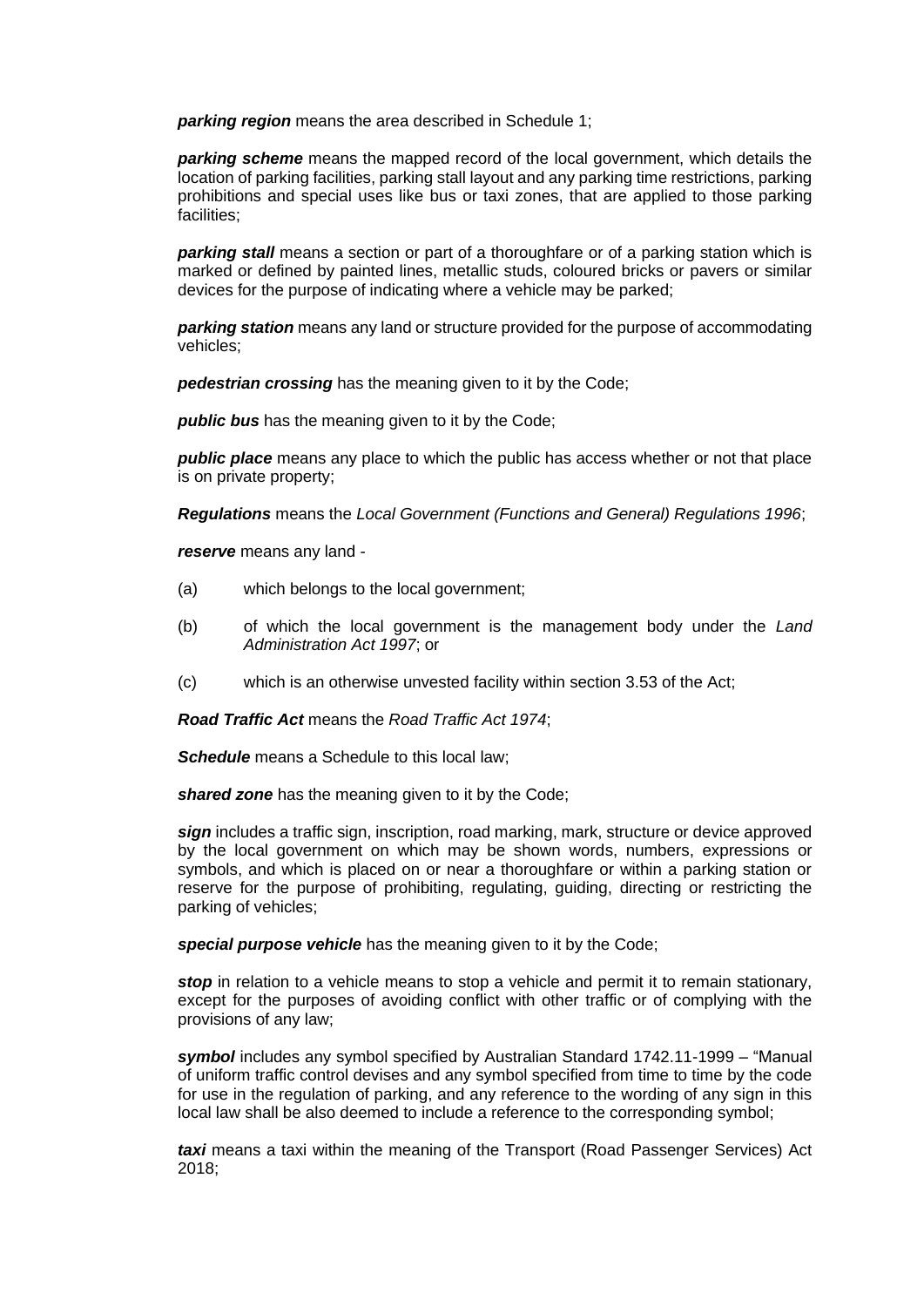*taxi zone* has the meaning given to it by the Code;

*thoroughfare* has the meaning given to it by the Act;

*ticket issuing machine* means a machine or device which issues, as a result of money or other form of permitted payment being inserted into the machine, a ticket showing the period during which it is lawful to remain parked in the area to which the machine relates;

*traffic island* has the meaning given to it by the Code;

*trailer* means any vehicle without motor power of its own, designed for attachment to a motor vehicle for the purpose of being towed, but does not include the rear portion of an articulated vehicle, or a side car;

*vehicle* has the meaning given to it by the Code; and

*verge* means the portion of a thoroughfare which lies between the boundary of a carriageway and the adjacent property line but does not include a footpath.

#### <span id="page-8-0"></span>**1.6 Application of particular definitions**

- (1) For the purposes of the application of the definitions 'no parking area' and 'parking area' an arrow inscribed on a traffic sign erected at an angle to the boundary of the carriageway is deemed to be pointing in the direction in which it would point, if the signs were turned at an angle of less than 90 degrees until parallel with the boundary.
- (2) Unless the context otherwise requires, where a term is used, but not defined, in this local law, and that term is defined in the *Road Traffic Act* or in the Code, then the term shall have the meaning given to it in that Act or the Code.

#### <span id="page-8-1"></span>**1.7 Pre-existing signs**

- (1) A sign that
	- (a) was erected by the local government or the Commissioner of Main Roads prior to the coming into operation of this local law; and
	- (b) relates to the parking of vehicles within the parking region,

shall be deemed for the purposes of this local law to have been erected by the local government under the authority of this local law.

- (2) An inscription or symbol on a sign referred to in subclause (1) operates and has effect according to its literal meaning, and where the inscription or symbol relates to the stopping of vehicles, it shall be deemed for the purposes of this local law to operate and have effect as if it related to the parking of vehicles.
- (3) The provisions of Parts 2, 3 and 4 do not apply to a bicycle parked at a bicycle rail or bicycle rack.

#### <span id="page-8-2"></span>**1.8 Classes of vehicles**

For the purpose of this local law, vehicles are divided into classes as follows -

(a) buses;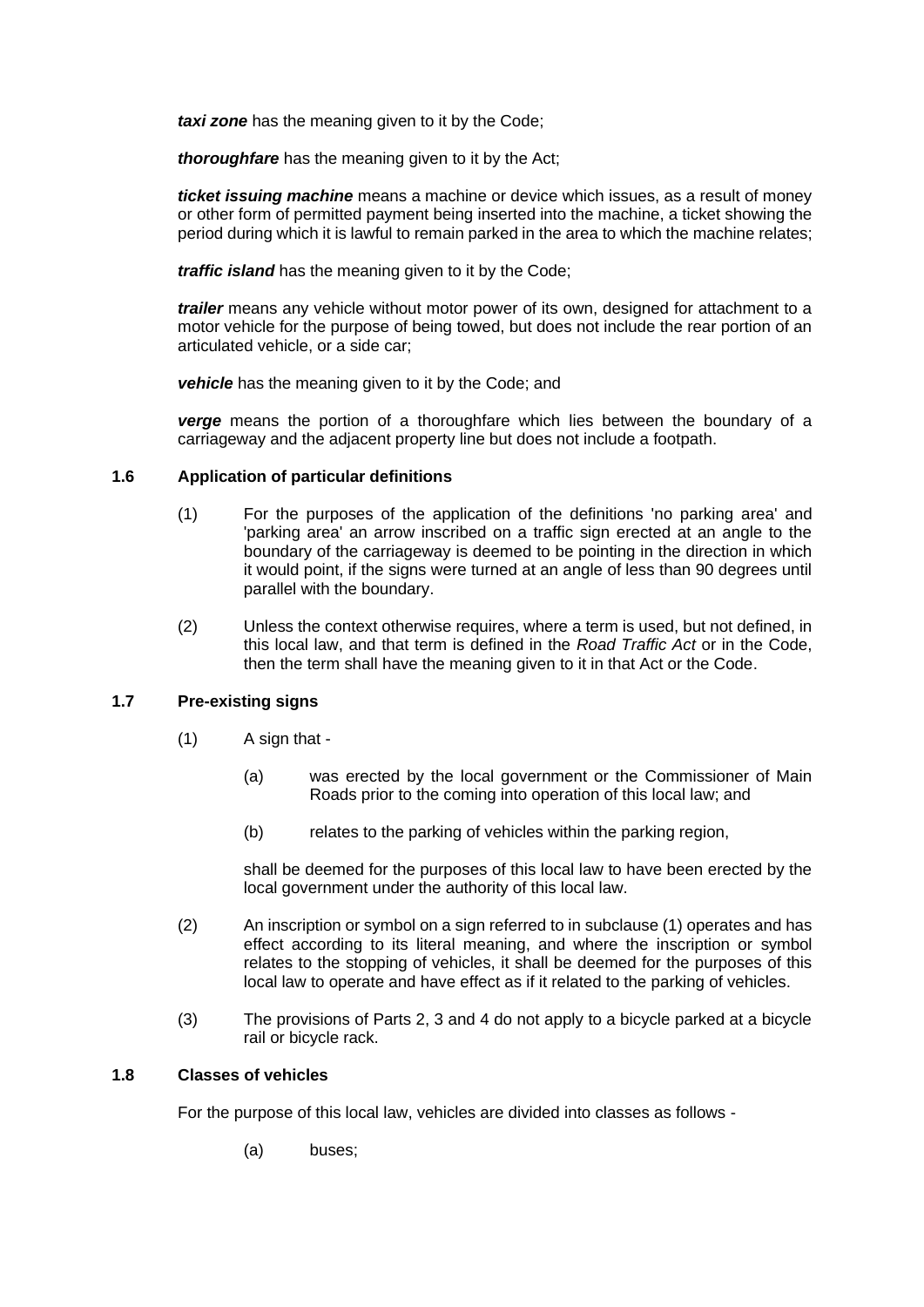- (b) commercial vehicles;
- (c) motorcycles and bicycles;
- (d) taxis; and
- (e) all other vehicles.

#### <span id="page-9-0"></span>**1.9 Part of thoroughfare to which sign applies**

Where under this local law the parking of vehicles in a thoroughfare is controlled by a sign, the sign shall be read as applying to that part of the thoroughfare which -

- (a) lies beyond the sign;
- (b) lies between the sign and the next sign beyond that sign; and
- (c) is on that side of the thoroughfare nearest to the sign.

#### <span id="page-9-1"></span>**1.10 Powers of the local government**

The local government may prohibit or regulate by signs or otherwise, the stopping or parking of any vehicle or any class of vehicles in any part of the parking region but must do so consistently with the provisions of this local law.

#### **Part 2 - Parking stalls and parking stations**

#### <span id="page-9-3"></span><span id="page-9-2"></span>**2.1 Determination of parking stalls and parking stations**

- (1) The local government may by resolution constitute, determine and vary and also indicate by signs -
	- (a) parking stalls;
	- (b) parking stations, with or without a ticket issuing machine;
	- (c) no parking areas or no stopping areas;
	- (d) permitted time and conditions of parking in parking stalls and parking stations which may vary with the locality;
	- (e) permitted classes of vehicles which may park in parking stalls and parking stations;
	- (f) permitted classes of persons who may park in specified parking stalls or parking stations; and
	- (g) the manner of parking in parking stalls and parking stations.
- (2) Where the local government makes a determination under subclause (1) it shall erect signs to give effect to the determination.
- (3) Where the local government makes a determination under subclause (1) it shall record the details and effect in the parking scheme.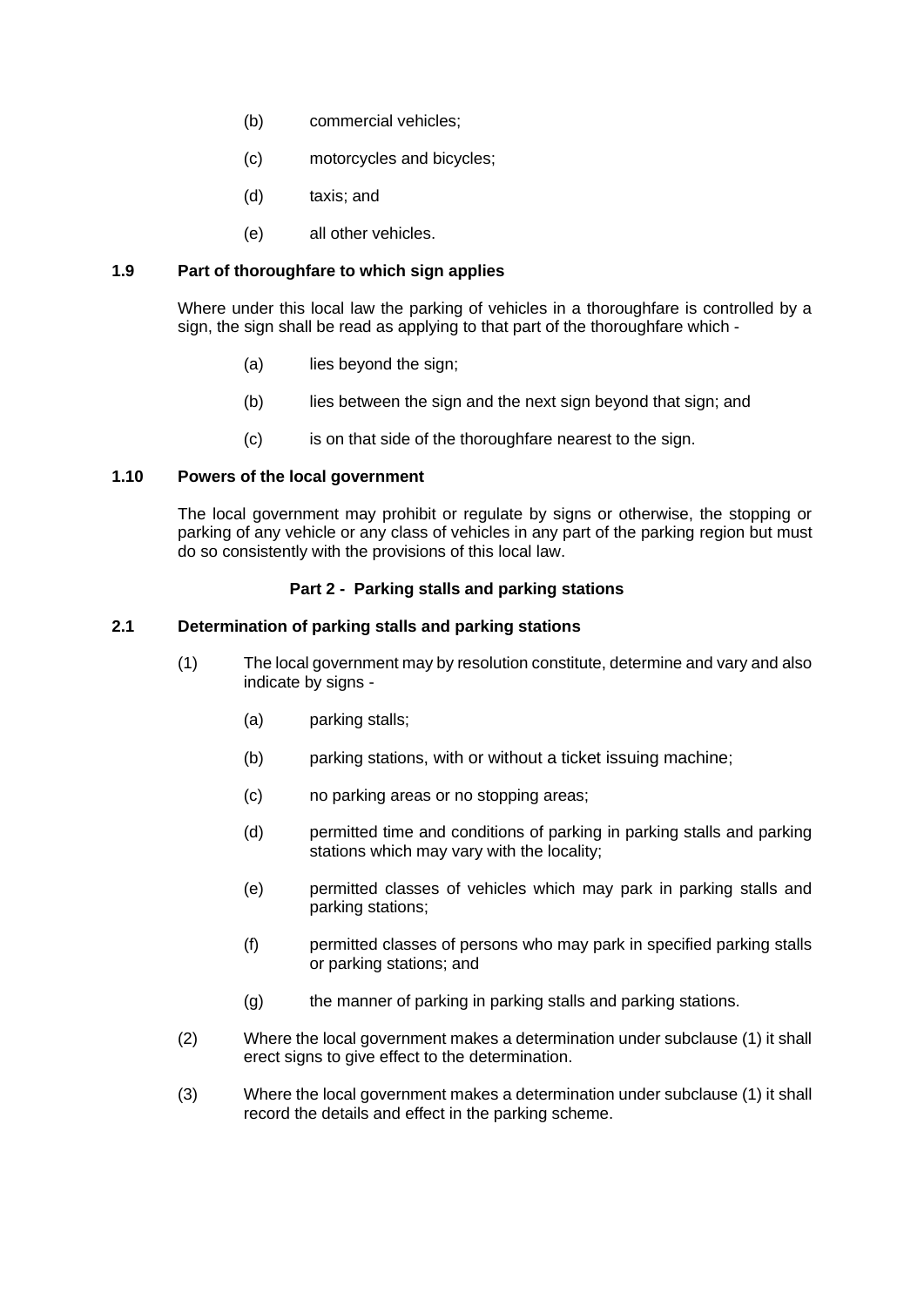#### <span id="page-10-0"></span>**2.2 Vehicles to be within parking stall on thoroughfare**

- (1) Subject to subclauses (2), (3) and (4), a person shall not park a vehicle in a parking stall in a thoroughfare otherwise than -
	- (a) parallel to and as close to the kerb as is practicable;
	- (b) wholly within the stall; and
	- (c) headed in the direction of the movement of traffic on the side of the thoroughfare in which the stall is situated.
- (2) Subject to subclause (3), where a parking stall in a thoroughfare is set out otherwise than parallel to the kerb, then a person must park a vehicle in that stall wholly within it.
- (3) If a vehicle is too long or too wide to fit completely within a single parking stall then the person parking the vehicle shall do so within the minimum number of parking stalls needed to park that vehicle.
- (4) A person shall not park a vehicle partly within and partly outside a parking area.

#### <span id="page-10-1"></span>**2.3 Parking prohibitions and restrictions**

- (1) A person shall not
	- (a) park a vehicle so as to obstruct an entrance to, or an exit from a parking station, or an access way within a parking station;
	- (b) except with the permission of the local government or an authorised person, park a vehicle on any part of a parking station contrary to a sign referable to that part:
	- (c) permit a vehicle to park on any part of a parking station, if an authorised person directs the driver of such vehicle to move the vehicle; or
	- (d) park or attempt to park a vehicle in a parking stall in which another vehicle is parked, but this paragraph does not prevent the parking of a motorcycle and a bicycle together in a stall marked 'M/C', if the bicycle is parked in accordance with subclause (2).
- (2) No person shall park any bicycle
	- (a) in a parking stall other than in a stall marked 'M/C'; and
	- (b) in such stall other than against the kerb.
- (3) Notwithstanding the provisions of subclause (1)(b), a driver may park a vehicle in a permissive parking stall or station (except in a parking area for people with disabilities) for twice the length of time allowed, provided that -
	- (a) the driver's vehicle displays a disability parking permit; and
	- (b) a person with disabilities to which the disability parking permit relates is either the driver of or a passenger in the vehicle.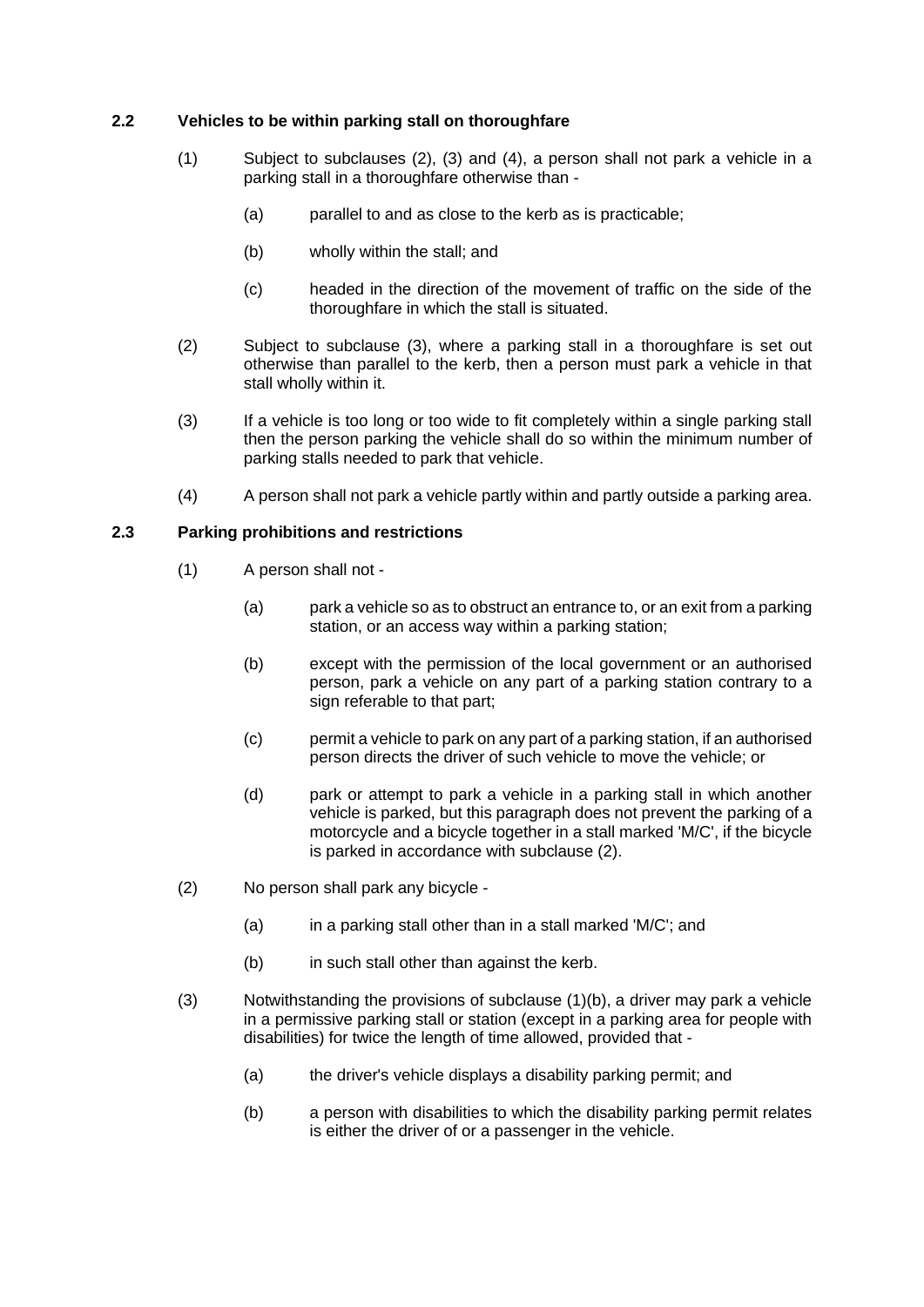#### <span id="page-11-0"></span>**2.4 Parking stations equipped with a ticket issuing machine**

- (1) If a parking station is equipped with a ticket issuing machine a person shall not park or stop a vehicle or permit a vehicle to remain parked in the parking station during its hours of operation unless-
	- (a) the appropriate fee has been inserted into a ticket issuing machine or payment otherwise made in accordance with the operating instructions printed on the ticket issuing machine;
	- (b) the ticket issued by the ticket issuing machine is displayed inside the vehicle so that the date, time of issue and expiry time of the ticket are able to be read by an authorised person outside the vehicle; and
	- (c) the ticket has not expired.

#### <span id="page-11-1"></span>**2.5 Operation of ticket issuing machines**

- (1) A person shall not insert or cause to be inserted or attempt to insert anything into a ticket issuing machine other than money or other forms of payment permitted by the local government.
- (2) A person shall not operate or attempt to operate a ticket issuing machine except in accordance with the operating instructions appearing on the ticket issuing machine.
- (3) A person shall not alter, add to or deface a ticket issued by a ticket issuing machine.
- (4) For the purposes of subclause (1), a reference to "other forms of payment" includes a permit, ticket, pass, voucher, credit card or any other form of payment permitted by the local government.

#### <span id="page-11-2"></span>**2.6 Parking stations having attendants on duty**

If a parking station has a parking attendant on duty a person shall not park or stop a vehicle or permit a vehicle to remain parked in the parking station during its hours of operation unless the appropriate fee is paid upon demand.

#### <span id="page-11-3"></span>**2.7 Parking stations making provision for payment on departure**

If a parking station makes provision for payment on departure of a vehicle:-

- (a) a person shall not remove a vehicle from the parking station unless the appropriate fee has been paid for the period during which the vehicle was parked; and
- (b) where the ticket issued when the vehicle entered the parking station is not produced on departure the fee for parking shall be calculated from the time the parking station opened on that day to the time of departure.

#### <span id="page-11-4"></span>**2.8 Parking in metered space**

A person shall not park or stop a vehicle or permit a vehicle to remain parked in a metered space in a parking station unless-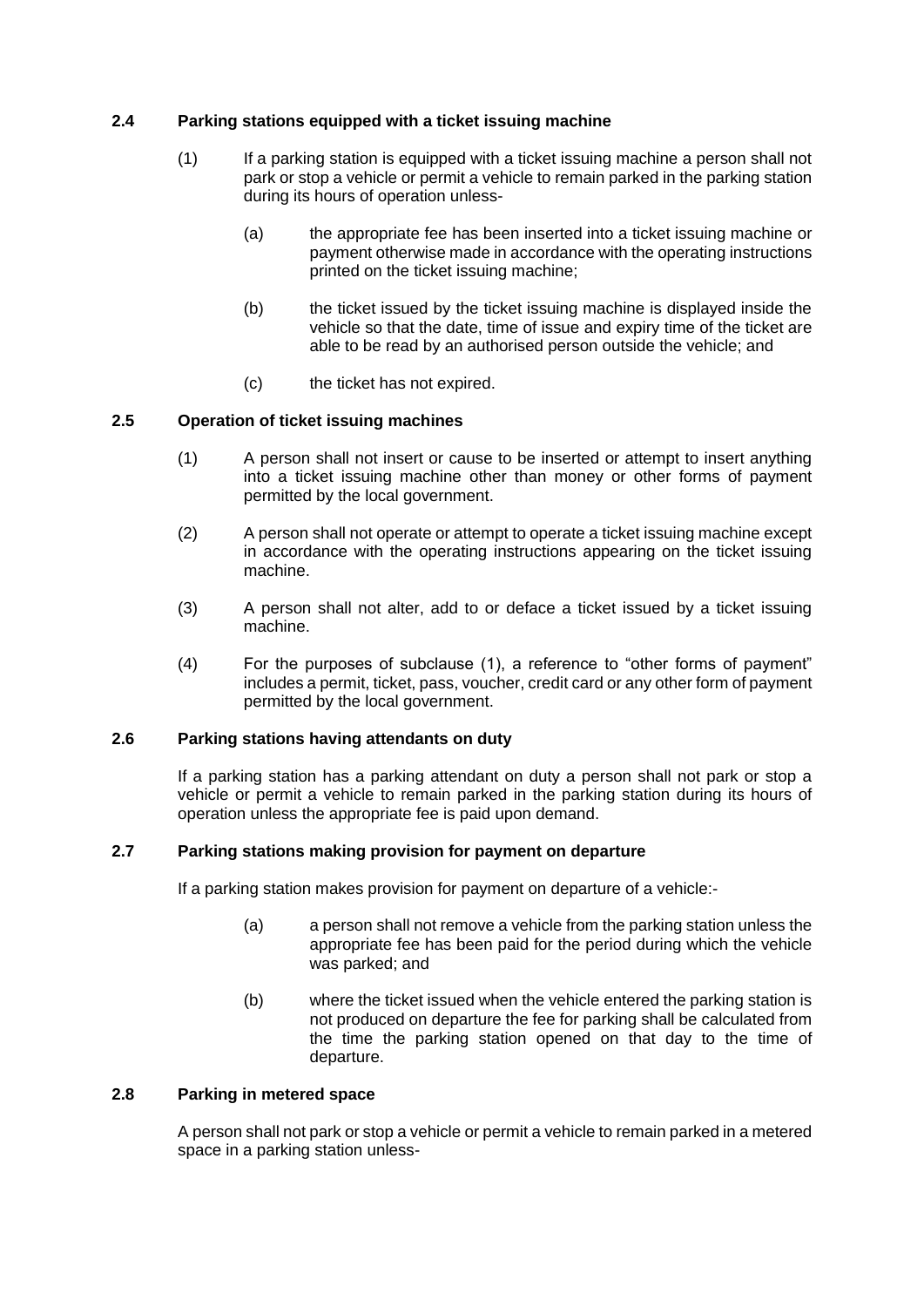- (a) the appropriate fee has been inserted into the parking meter; and
- (b) the parking meter referable to that metered space does not exhibit or display the sign 'Expired', a negative time or an expiry indicator light.

#### <span id="page-12-0"></span>**2.9 Behaviour in parking stations**

- (1) A person shall not loiter in a parking station.
- (2) A person shall not remain in a parking station after having been directed to leave the parking station by an authorised person.

#### <span id="page-12-1"></span>**2.10 Damage to parking facilities or parking station**

A person shall not remove, damage, deface, interfere with or misuse any part of a parking facility or parking station or attempt to do any of those acts.

#### **Part 3 - Parking generally**

#### <span id="page-12-3"></span><span id="page-12-2"></span>**3.1 Restrictions on parking in particular areas**

- (1) Subject to subclause (2), a person shall not park a vehicle in a thoroughfare or part of a thoroughfare, or part of a parking station-
	- (a) if by a sign it is set apart for the parking of vehicles of a different class;
	- (b) if by a sign it is set apart for the parking of vehicles by persons of a different class; or
	- (c) during any period when the parking of vehicles is prohibited by a sign.
- $(2)$  If -
	- (a) the driver's vehicle displays a disability parking permit; and
	- (b) a disabled person to which disability parking permit relates is either the driver of the vehicle or a passenger in the vehicle,

the driver may park a vehicle in a thoroughfare or a part of a thoroughfare or part of a parking station, except in a thoroughfare or a part of a thoroughfare or part of a parking station to which a disabled parking sign relates, for twice the period indicated on the sign.

- (3) A person shall not park a vehicle
	- (a) in a no parking area;
	- (b) in a parking area, except in accordance with both the signs associated with the parking area and with this local law; or
	- (c) in a stall marked 'M/C', unless it is a motorcycle without a sidecar or a trailer, or it is a bicycle.
- (4) A person shall not park a motor cycle without a sidecar or a trailer, or a bicycle, in a parking stall, unless the stall is marked 'M/C'.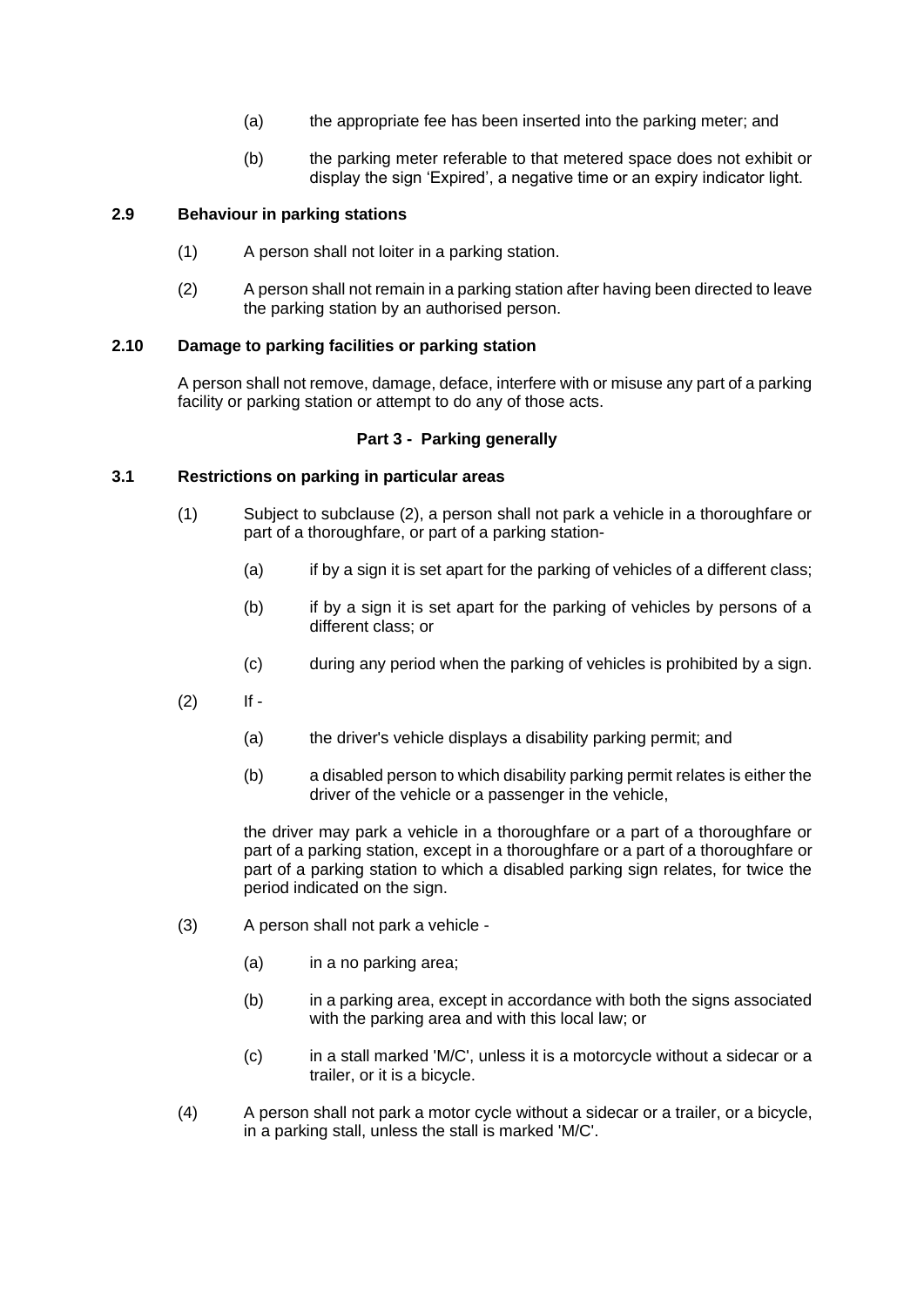(5) A person shall not, without the prior permission of the local government, the CEO, or an authorised person, park a vehicle in an area designated by a sign stating 'Authorised Vehicles Only'.

#### <span id="page-13-0"></span>**3.2 Parking vehicle on a carriageway**

- (1) A person parking a vehicle on a carriageway other than in a parking stall shall park it -
	- (a) in the case of a two-way carriageway, so that it is as near as practicable to and parallel with, the left boundary of the carriageway and headed in the direction of the movement of traffic on the side of the thoroughfare on which the vehicle is parked;
	- (b) in the case of a one-way carriageway, so that it is as near as practicable to and parallel with either boundary of the carriageway and headed in the direction of the movement of traffic on the side of the thoroughfare on which the vehicle is parked;
	- (c) so that at least 3 metres of the width of the carriageway lies between the vehicle and the farther boundary of the carriageway, or any continuous dividing line or median strip, or between the vehicle and a vehicle parked on the farther side of the carriageway;
	- (d) so that both the front and the rear of the vehicle are not less than 1 metre from any other vehicle, except a motorcycle without a trailer, or a bicycle parked in accordance with this local law; and
	- (e) so that it does not obstruct any vehicle on the carriageway,

unless otherwise indicated on a parking sign or markings on the roadway.

- (2) In this clause, 'continuous dividing line' means
	- (a) a single continuous dividing line only;
	- (b) a single continuous dividing line to the left or right of a broken dividing line; or
	- (c) 2 parallel continuous dividing lines.

#### <span id="page-13-1"></span>**3.3 When parallel and right-angled parking apply**

Where a traffic sign associated with a parking area is not inscribed with the words 'angle parking' (or with an equivalent symbol depicting this purpose), then unless a sign associated with the parking area indicates, or marks on the carriageway indicate, that vehicles have to park in a different position, where the parking area is -

- (a) adjacent to the boundary of a carriageway, a person parking a vehicle in the parking area shall park it as near as practicable to and parallel with that boundary; and
- (b) at or near the centre of the carriageway, a person parking a vehicle in that parking area shall park it at approximately right angles to the centre of the carriageway.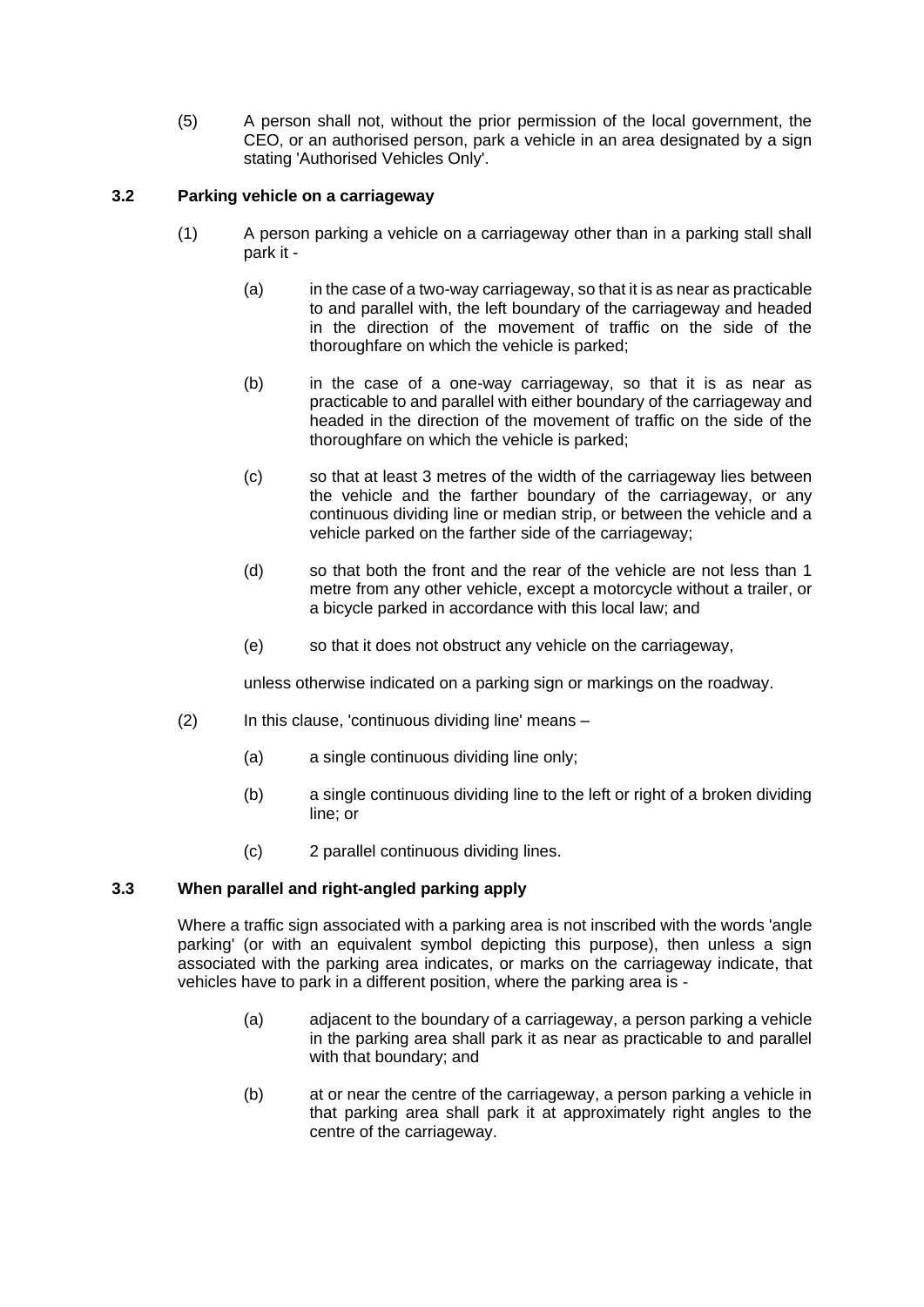#### <span id="page-14-0"></span>**3.4 When angle parking applies**

- (1) This clause does not apply to
	- (a) a passenger vehicle or a commercial vehicle with a mass including any load of over 4.5 tonnes; or
	- (b) a person parking either a motor cycle without a trailer or a bicycle.
- (2) Where a sign associated with a parking area is inscribed with the words 'angle parking' (or with an equivalent symbol depicting this purpose), a person parking a vehicle in the area shall park the vehicle at an angle of approximately 45 degrees to the centre of the carriageway, unless otherwise indicated by the inscription on the parking sign or by marks on the carriageway.

#### <span id="page-14-1"></span>**3.5 General prohibitions on parking**

- (1) This clause does not apply to a vehicle parked in a parking stall, nor to a bicycle in a bicycle rack.
- $(2)$  Subclauses  $(3)(c)$ ,  $(e)$  and  $(g)$  do not apply to a vehicle which parks in a bus embayment.
- (3) Subject to any law relating to intersections with traffic control signals, a person shall not park a vehicle so that any portion of the vehicle is -
	- (a) between any other stationary vehicle and the centre of the carriageway;
	- (b) on or adjacent to a median strip;
	- (c) obstructing a right of way, private drive or carriageway or so close as to deny a vehicle reasonable access to or egress from the right of way, private drive or carriageway;
	- (d) alongside or opposite any excavation, works, hoarding, scaffolding or obstruction on the carriageway, if the vehicle would obstruct traffic;
	- (e) on or within 10 metres of any portion of a carriageway bounded by a traffic island;
	- (f) on any footpath or pedestrian crossing;
	- (g) between the boundaries of a carriageway and any double longitudinal line consisting of two continuous lines, or between a double longitudinal line consisting of a continuous line and a broken or dotted line and the boundary of a carriageway nearer to the continuous line, unless there is a distance of at least 3 metres clear between the vehicle and the double longitudinal line;
	- (h) on an intersection, except adjacent to a carriageway boundary that is not broken by an intersecting carriageway;
	- (i) within 1 metre of a fire hydrant or fire plug, or of any sign or mark indicating the existence of a fire hydrant or fire plug;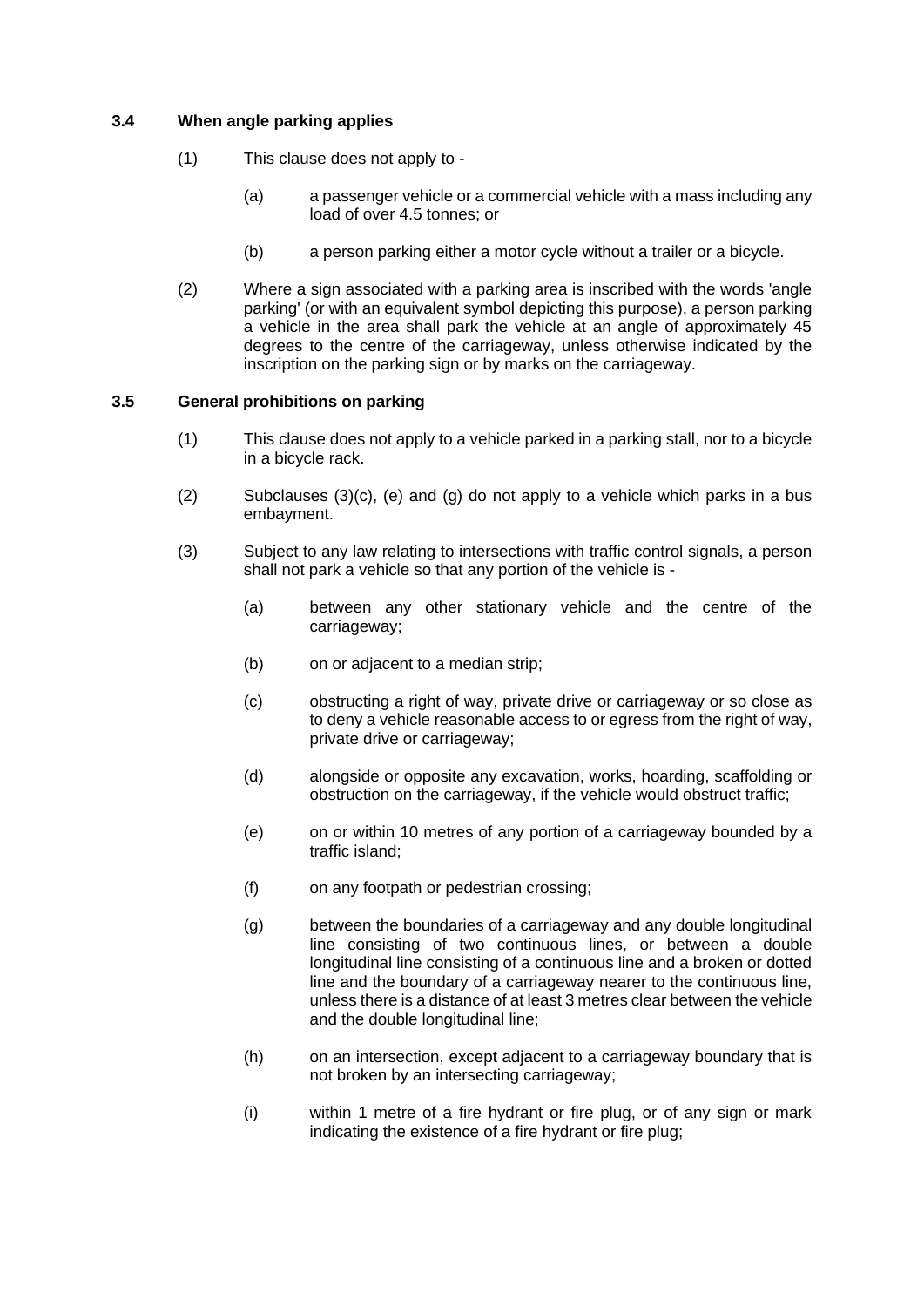- (j) within 3 metres of a public letter box, unless the vehicle is being used for the purposes of collecting postal articles from the letter box;
- (k) within 10 metres of the nearer property line of any thoroughfare intersecting the thoroughfare on the side on which the vehicle is parked; or
- (l) in a cul-de-sac so as to obstruct the turning of vehicles within the cul-de-sac,

unless a sign or markings on the carriageway indicate otherwise.

- (4) A person shall not park a vehicle so that any portion of the vehicle is within 10 metres of the departure side of -
	- (a) a sign inscribed with the words 'Bus Stop' or 'Hail Bus Here' (or with equivalent symbols depicting these purposes) unless the vehicle is a bus stopped to take up or set down passengers; or
	- (b) a children's crossing or pedestrian crossing.
- (5) A person shall not park a vehicle so that any portion of the vehicle is within 20 metres of the approach side of -
	- (a) a sign inscribed with the words 'Bus Stop' or 'Hail Bus Here' (or with equivalent symbols depicting these purposes) unless the vehicle is a bus stopped to take up or set down passengers; or
	- (b) a children's crossing or pedestrian crossing.
- (6) A person shall not park a vehicle so that any portion of the vehicle is within 20 metres of either the approach side or the departure side of the nearest rail of a railway level crossing.

#### <span id="page-15-0"></span>**3.6 Authorised person may order vehicle on thoroughfare to be moved**

The driver of a vehicle shall not park that vehicle or allow that vehicle to remain parked on any part of a thoroughfare in contravention of this local law after an authorised person has directed the driver to move it.

#### <span id="page-15-1"></span>**3.7 Authorised person may mark tyres**

- (1) An Authorised Person may mark the tyres of a vehicle parked in a parking facility with chalk or any other non-indelible substance for a purpose connected with or arising out of his or her duties or powers.
- (2) A person shall not remove a mark made by an authorised person so that the purpose of the affixing of such a mark is defeated or likely to be defeated.

#### **3.8 No parking of vehicles to avoid time limitation**

(1) Where the parking of vehicles in a parking facility is permitted for a limited time, a person shall not permit a vehicle to be parked or otherwise remain within the parking facility so that the total time of parking exceeds the maximum time allowed for parking in the parking facility.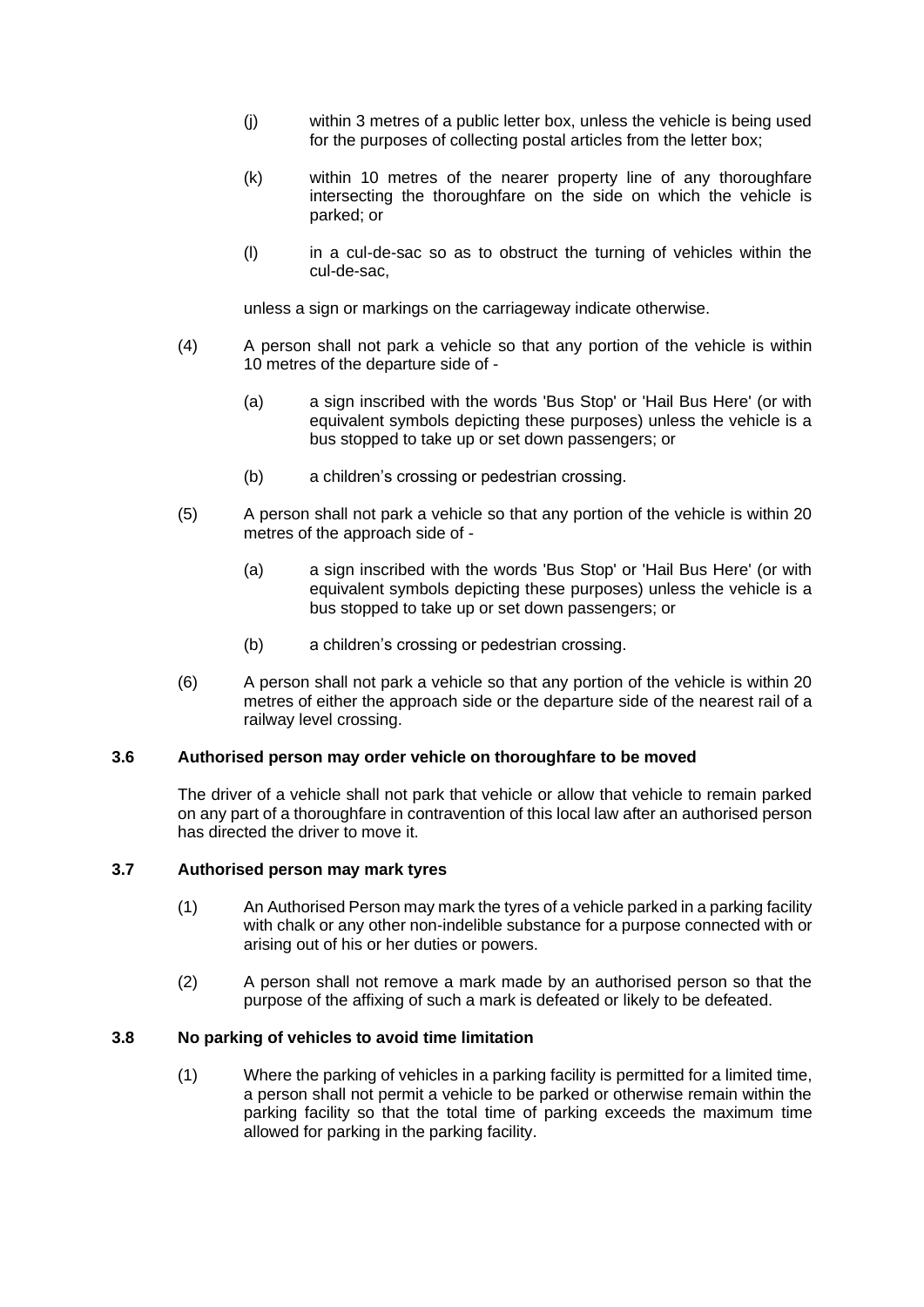(2) Where the parking of vehicles in a thoroughfare is permitted for a limited time, a person shall not permit a vehicle to be parked or otherwise remain along that thoroughfare so that the total time of parking exceeds the maximum time permitted, unless the vehicle has first been removed from the thoroughfare for at least two hours.

#### <span id="page-16-0"></span>**3.9 No parking of vehicles exposed for sale and in other circumstances**

A person shall not park a vehicle on any portion of a thoroughfare -

- (a) for the purpose of exposing it for sale;
- (b) if that vehicle is not licensed under the Road Traffic Act;
- (c) if that vehicle is a trailer or a caravan unattached to a motor vehicle; or
- (d) for the purpose of effecting repairs to it, other than the minimum repairs necessary to enable the vehicle to be moved to a place other than a thoroughfare.

#### <span id="page-16-1"></span>**3.10 Parking on private land**

- (1) In this clause a reference to 'land' does not include land
	- (a) which belongs to the local government;
	- (b) of which the local government is the management body under the *Land Administration Act 1997*;
	- (c) which is an 'otherwise unvested facility' within section 3.53 of the Act; or
	- (d) which is the subject of an agreement referred to in clause 1.2(2).
- (2) A person shall not park a vehicle on land without the consent of the owner or occupier of the land on which the vehicle is parked.
- (3) Where the owner or occupier of the land, by a sign referable to that land or otherwise, consents to the parking of vehicles of a specified class or classes on the land for a limited period, a person shall not park a vehicle on the land otherwise than in accordance with the consent.

#### <span id="page-16-2"></span>**3.11 Parking on reserves**

No person other than an employee of the local government in the course of his or her duties, or a person authorised by the local government, shall drive or park a vehicle upon or over any portion of a reserve, other than upon an area specifically set aside for that purpose.

#### <span id="page-16-3"></span>**3.12 Suspension of parking limitations for urgent, essential or official duties**

(1) Where by a sign the parking of vehicles is permitted for a limited time on a portion of a thoroughfare or parking facility, the local government, the CEO or an authorised person may, subject to the Code, permit a person to park a vehicle in that portion of the thoroughfare or parking facility for longer than the permitted time in order that the person may carry out urgent, essential or official duties.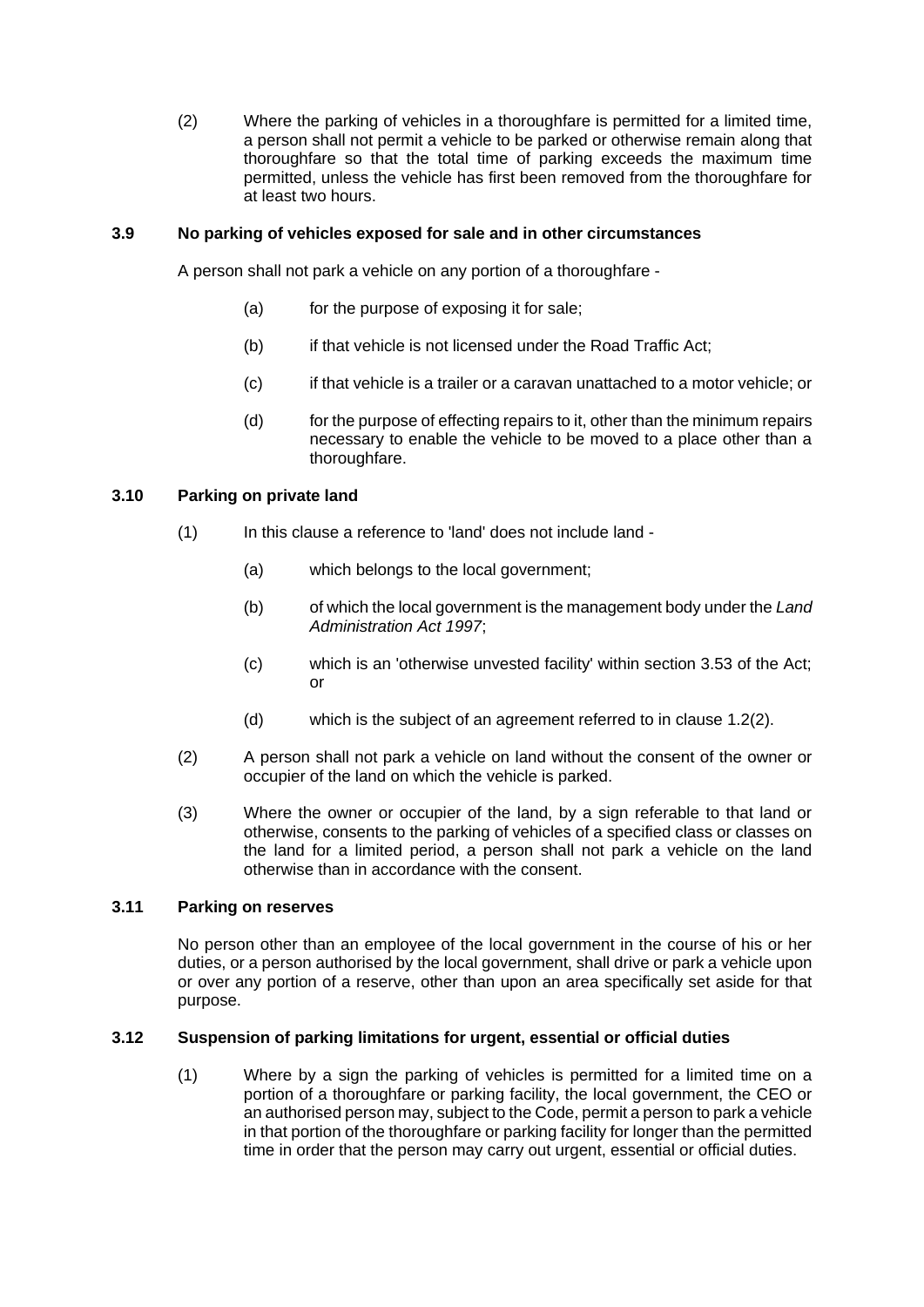(2) Where permission is granted under subclause (1), the local government, the CEO or an authorised person may prohibit the use by any other vehicle of that portion of the thoroughfare or parking facility to which the permission relates, for the duration of that permission.

#### **Part 4 - Parking and stopping generally**

#### <span id="page-17-1"></span><span id="page-17-0"></span>**4.1 No stopping and no parking signs, and yellow edge lines**

- (1) A driver shall not stop on a length of carriageway, or in an area, to which a 'no stopping' sign applies.
- (2) A driver shall not stop on a length of carriageway or in an area to which a 'no parking' sign applies, unless the driver is-
	- (a) dropping off, or picking up, passengers or goods;
	- (b) does not leave the vehicle unattended; and
	- (c) completes the dropping off, or picking up, of the passengers or goods within 2 minutes of stopping and drives on.
- (3) In this clause, *unattended*, in relation to a vehicle, means that the driver has left the vehicle so that the driver is more than 3 metres from the closest point of the vehicle.
- (4) A driver shall not stop at the side of a carriageway marked with a continuous yellow edge line.

#### <span id="page-17-2"></span>**4.2 Setting aside parking for persons authorised by the local government**

- (1) The local government may indicate by signs that all or part of a parking station or thoroughfare is set aside during the period indicated on the signs for the parking of vehicles by persons authorised by the local government.
- (2) Where a person is authorised under subclause (1) the local government shall issue a written permit to the person.
- (3) A person shall not park or stop a vehicle or permit a vehicle to remain parked in any area which is set aside under subclause (1) unless a permit issued under subclause (2) is displayed inside the vehicle so that it can be read by an authorised person from outside the vehicle.
- (4) The local government may revoke a permit issued under subclause (2) at any time.

#### <span id="page-17-3"></span>**4.3 Trading from parked or stopped vehicles**

(1) A person shall not park or stop a vehicle or permit a vehicle to remain parked in a parking station or on a thoroughfare for the purpose of trading from that vehicle other than in accordance with a permit issued by the local government pursuant to the *"Shire of Kalamunda Trading on Thoroughfares and Public Places Local Law 2008"* as amended from time to time.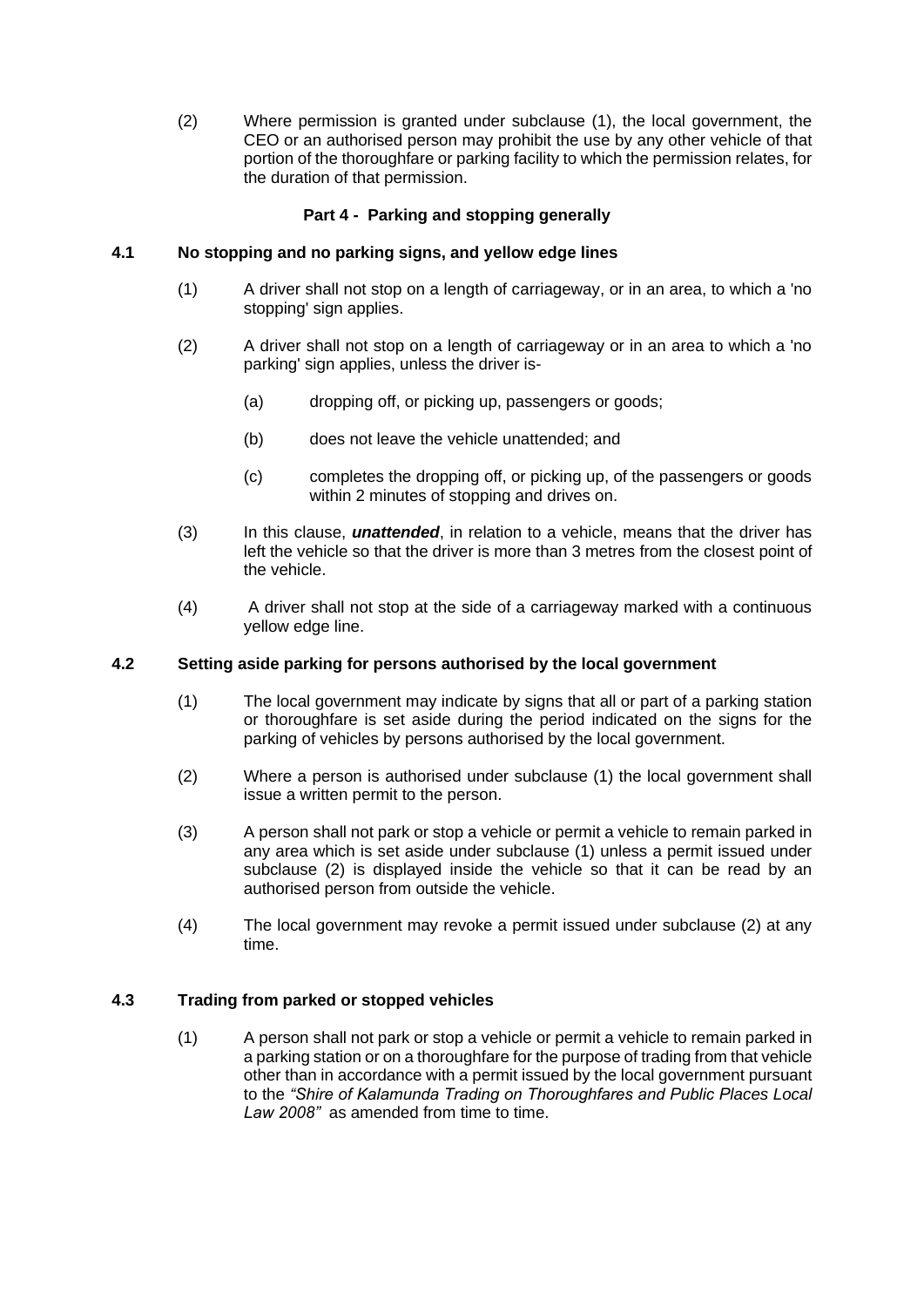(2) In this clause *trading* has the same meaning as in the "Shire of Kalamunda Trading on Thoroughfares and Public Places Local Law 2008" as amended from time to time.

#### <span id="page-18-0"></span>**4.4 Setting aside parking for events**

- (1) The local government may indicate by signs that all or any part of a parking station, thoroughfare or public place is set aside during the period indicated on the signs for the parking of vehicles by persons attending a particular event.
- (2) A person shall not park or stop a vehicle or permit a vehicle to remain parked in any area which is set aside under subclause (1) unless a ticket obtained from the local government relating to the event is displayed inside the vehicle so that it can be read by an authorised person from outside the vehicle.

#### **Part 5 - Stopping in zones for particular vehicles**

#### <span id="page-18-2"></span><span id="page-18-1"></span>**5.1 Stopping in a loading zone**

A person shall not stop a vehicle in a loading zone unless it is -

- (a) a commercial vehicle and a person is continuously engaged in the picking up or setting down of goods, merchandise or materials from the vehicle; or
- (b) a motor vehicle taking up or setting down passengers,

but, in any event, shall not remain in that loading zone -

- (c) for longer than a time indicated on the 'loading zone' sign; or
- (d) longer than 30 minutes (if no time is indicated on the sign).

#### <span id="page-18-3"></span>**5.2 Stopping in a taxi zone or a bus zone**

- (1) A driver shall not stop in a taxi zone, unless the driver is driving a taxi.
- (2) A driver shall not stop in a bus zone unless the driver is driving a public bus, or a bus of a type that is permitted to stop at the bus zone by information on or with the 'bus zone' sign applying to the bus zone.

#### <span id="page-18-4"></span>**5.3 Stopping in a mail zone**

A person shall not stop a vehicle in a mail zone, unless the vehicle is being used for the purpose of collecting postal articles from a post box.

#### <span id="page-18-5"></span>**5.4 Other limitations in zones**

A person shall not stop a vehicle in a zone to which a traffic sign applies if stopping the vehicle would be contrary to any limitation in respect to classes of persons or vehicles, or specific activities allowed, as indicated by additional words on a parking sign that applies to the zone.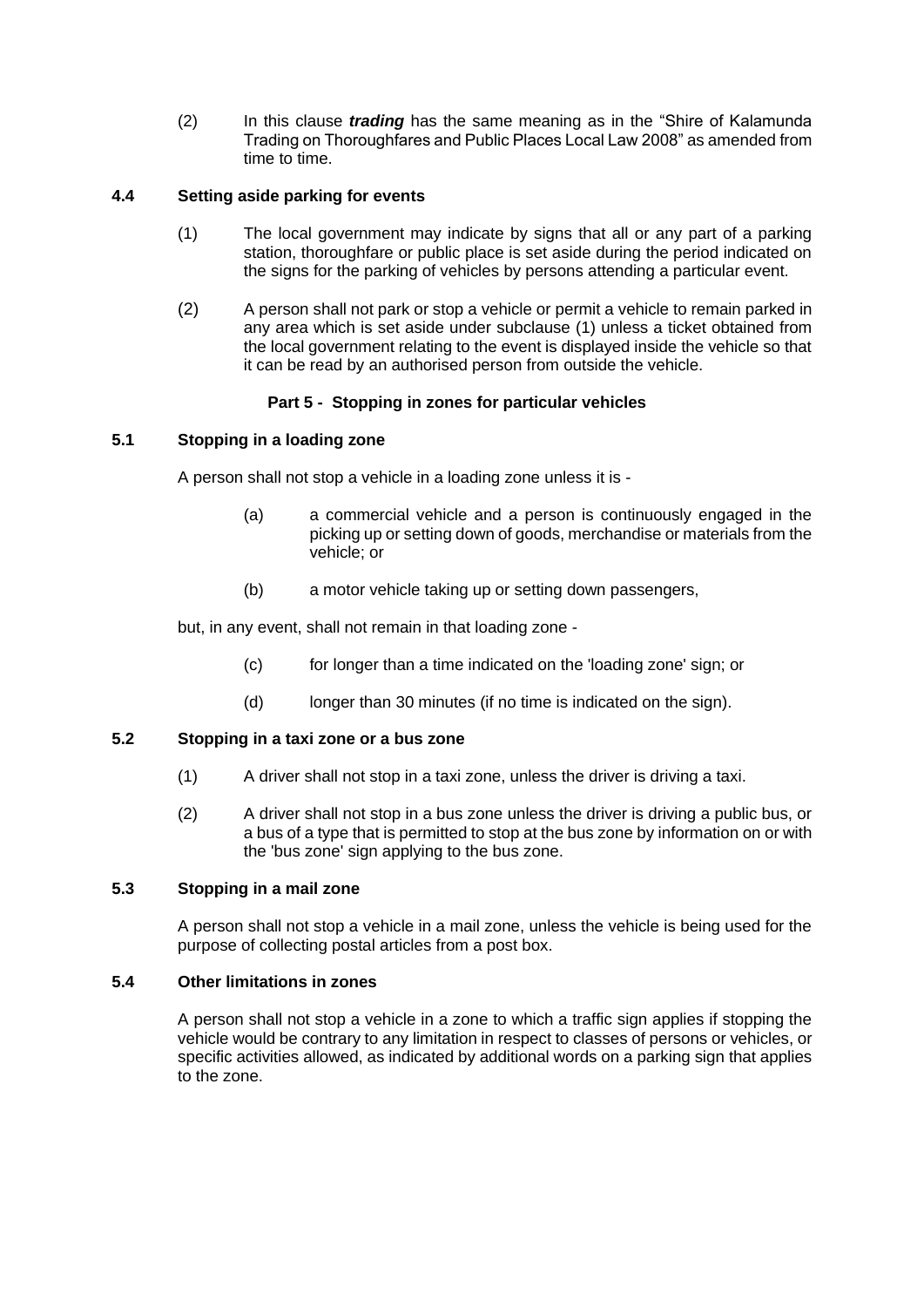#### **Part 6 - Other places where stopping is restricted**

#### <span id="page-19-1"></span><span id="page-19-0"></span>**6.1 Stopping in a shared zone**

A driver shall not stop in a shared zone unless -

- (a) the driver stops at a place on a length of carriageway, or in an area, to which a parking control sign applies, and the driver is permitted to stop at that place under this local law;
- (b) the driver stops in a parking bay and the driver is permitted to stop in the parking bay under this local law;
- (c) the driver is dropping off, or picking up, passengers or goods; or
- (d) the driver is engaged in door-to-door delivery or collection of goods, or in the collection of waste or garbage.

#### <span id="page-19-2"></span>**6.2 Double parking**

- (1) A driver shall not stop a vehicle so that any portion of the vehicle is between any other stopped vehicle and the centre of the carriageway.
- (2) This clause does not apply to
	- (a) a driver stopped in traffic; or
	- (b) a driver angle parking on the side of the carriageway or in a median strip parking area, in accordance with this local law.

#### <span id="page-19-3"></span>**6.3 Stopping near an obstruction**

A driver shall not stop on a carriageway near an obstruction on the carriageway, in a position that further obstructs traffic on the carriageway.

#### <span id="page-19-4"></span>**6.4 Stopping on a bridge or in a tunnel, etc.**

- (1) A driver shall not stop a vehicle on a bridge, causeway, ramp or similar structure unless -
	- (a) the carriageway is at least as wide on the structure as it is on each of the approaches and a traffic sign does not prohibit stopping or parking; or
	- (b) the driver stops at a place on a length of carriageway, or in an area, to which a parking control sign applies, and the driver is permitted to stop at that place under this local law.
- (2) A driver shall not stop a vehicle in a tunnel or underpass unless
	- (a) the carriageway is at least as wide in the tunnel or underpass as it is on each of the approaches and a traffic sign does not prohibit stopping or parking; or
	- (b) the driver of a motor vehicle stops at a bus stop, or in a bus zone or parking area marked on the carriageway, for the purpose of setting down or taking up passengers.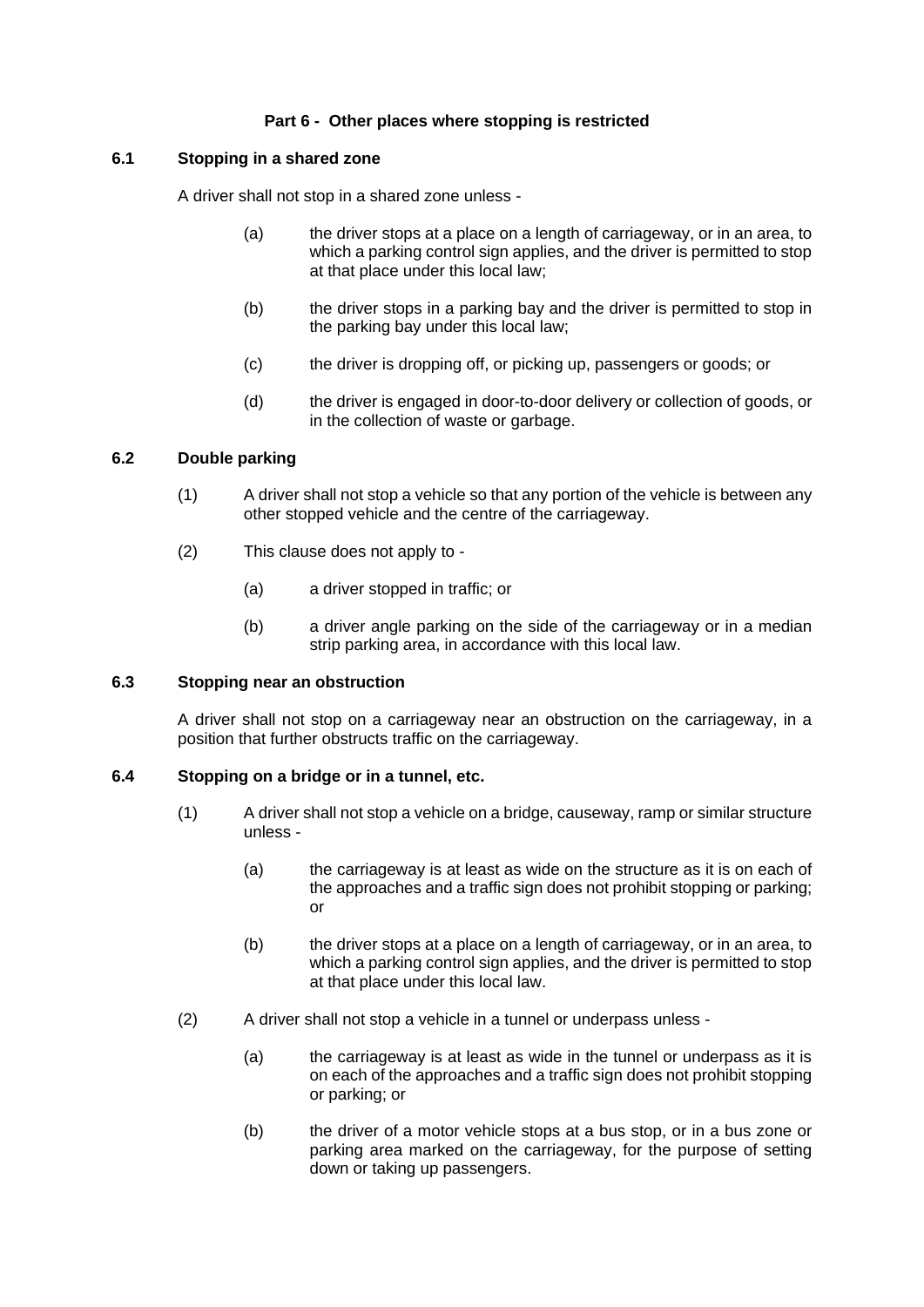#### <span id="page-20-0"></span>**6.5 Stopping on crests, curves, etc.**

- (1) Subject to subclause (2), a driver shall not stop a vehicle on, or partly on, a carriageway, in any position where it is not visible to the driver of an overtaking vehicle, from a distance of 90 metres within a built-up area, and from a distance of 190 metres outside a built-up area.
- (2) A driver may stop on a crest or curve on a carriageway that is not in a built-up area if the driver stops at a place on the carriageway, or in an area, to which a parking sign applies and the driver is permitted to stop at that place under this local law.

#### <span id="page-20-1"></span>**6.6 Stopping near a fire hydrant etc**

- (1) A driver shall not stop a vehicle so that any portion of the vehicle is within one metre of a fire hydrant or fire plug, or of any sign or mark indicating the existence of a fire hydrant or fire plug, unless -
	- (a) the driver is driving a public bus, and the driver stops in a bus zone or at a bus stop and does not leave the bus unattended; or
	- (b) the driver is driving a taxi, and the driver stops in a taxi zone and does not leave the taxi unattended.
- (2) In this clause a driver leaves the vehicle 'unattended' if the driver leaves the vehicle so the driver is over 3 metres from the closest point of the vehicle.

#### <span id="page-20-2"></span>**6.7 Stopping at or near a bus stop**

- (1) A driver shall not stop a vehicle so that any portion of the vehicle is within 20 metres of the approach side of a bus stop, or within 10 metres of the departure side of a bus stop, unless -
	- (a) the vehicle is a public bus stopped to take up or set down passengers; or
	- (b) the driver stops at a place on a length of carriageway, or in an area, to which a parking sign applies, and the driver is permitted to stop at that place under this local law.
- (2) In this clause
	- (a) distances are measured in the direction in which the driver is driving; and
	- (b) a trailer attached to a public bus is deemed to be a part of the public bus.

#### <span id="page-20-3"></span>**6.8 Stopping on a path, median strip, or traffic island**

The driver of a vehicle (other than a bicycle or an animal) shall not stop so that any portion of the vehicle is on a path, traffic island or median strip, unless the driver stops in an area to which a parking sign applies, and the driver is permitted to stop at that place under this local law.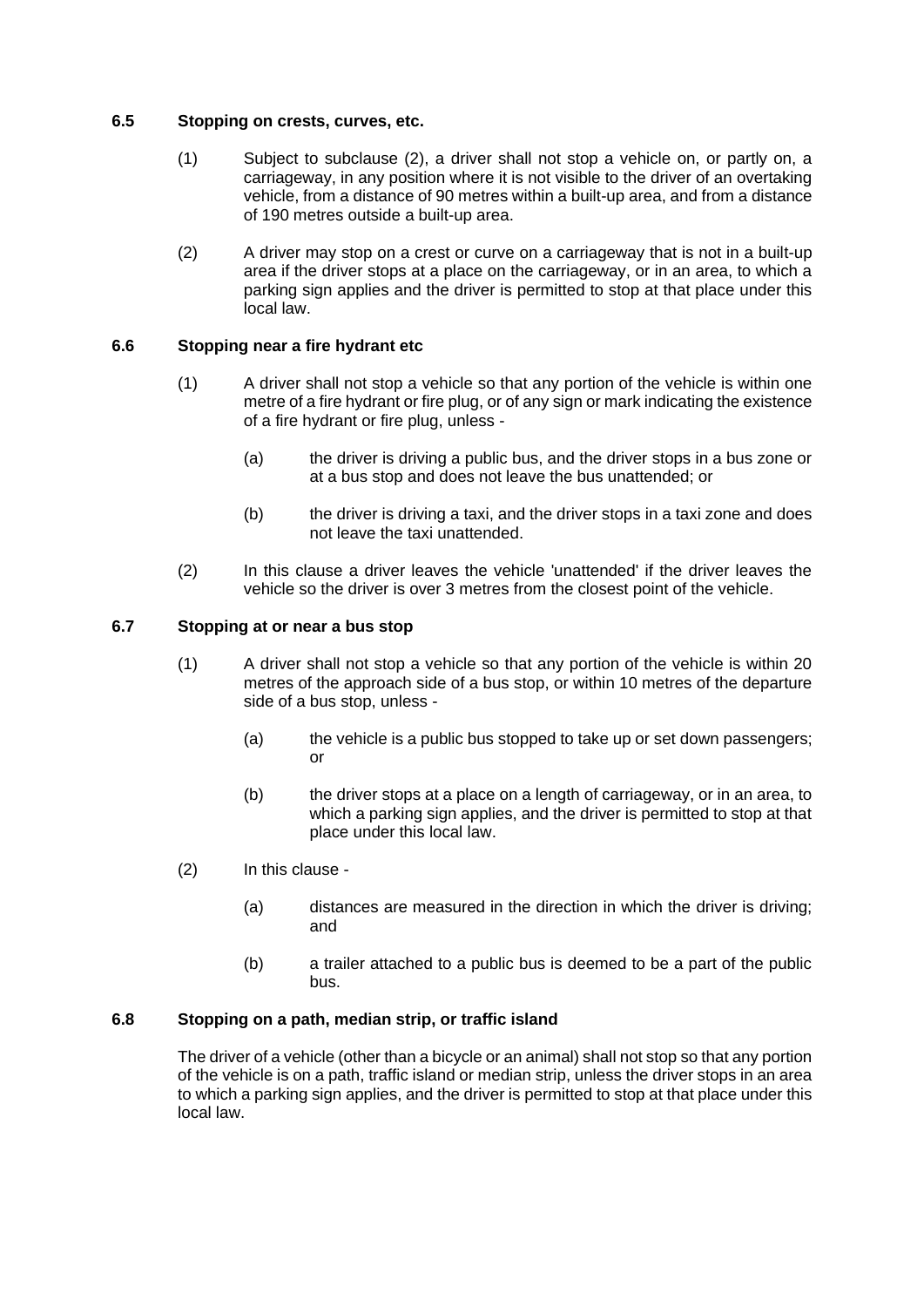#### <span id="page-21-0"></span>**6.9 Stopping on verge**

- (1) A person shall not
	- (a) stop a vehicle (other than a bicycle);
	- (b) stop a heavy vehicle or bus, or a trailer or caravan unattached to a motor vehicle; or
	- (c) stop a vehicle during any period when the stopping of vehicles on that verge is prohibited by a sign adjacent and referable to that verge,

so that any portion of it is on a verge.

- (2) Subclause (1)(a) does not apply to the person if he or she is the owner or occupier of the premises adjacent to that verge, or is a person authorised by the owner or occupier of those premises to stop the vehicle so that any portion of it is on the verge.
- (3) Subclause (1)(b) does not apply to a commercial vehicle when it is being loaded or unloaded with reasonable expedition with goods, merchandise or materials collected from or delivered to the premises adjacent to the portion of the verge on which the commercial vehicle is parked, provided no obstruction is caused to the passage of any vehicle or person using a carriageway or a path.

#### <span id="page-21-1"></span>**6.10 Obstructing access to and from a path, driveway, etc.**

- (1) A driver shall not stop a vehicle so that any portion of the vehicle is in front of a path, in a position that obstructs access by vehicles or pedestrians to or from that path, unless -
	- (a) the driver is dropping off, or picking up, passengers; or
	- (b) the driver stops in a parking stall and the driver is permitted to stop in the parking stall under this local law.
- (2) A driver shall not stop a vehicle on or across a driveway or other way of access for vehicles travelling to or from adjacent land, unless -
	- (a) the driver is dropping off, or picking up, passengers; or
	- (b) the driver stops in a parking stall and the driver is permitted to stop in the parking stall under this local law.

#### <span id="page-21-2"></span>**6.11 Stopping near a letter box**

A driver shall not stop a vehicle so that any portion of the vehicle is within 3 metres of a public letter box, unless the driver -

- (a) is dropping off, or picking up, passengers or mail; or
- (b) stops at a place on a length of carriageway, or in an area, to which a parking sign applies, and the driver is permitted to stop at that place under this local law.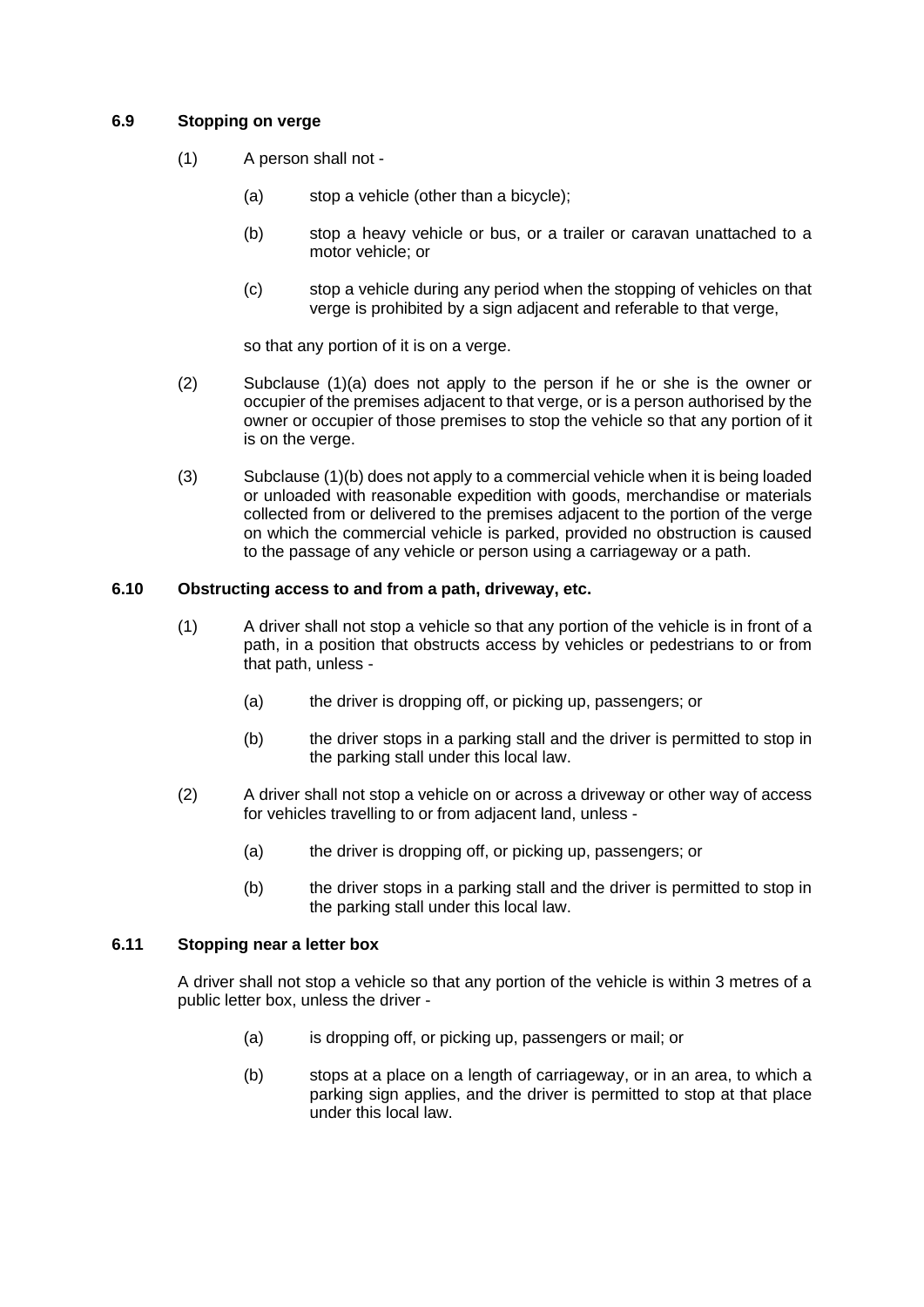#### <span id="page-22-0"></span>**6.12 Stopping on a carriageway – heavy and long vehicles**

- (1) A person shall not park a vehicle or any combination of vehicles that, together with any projection on, or load carried by, the vehicle or combination of vehicles, is 7.5 metres or more in length or exceeds a GVM of 4.5 tonnes -
	- (a) on a carriageway in a built-up area, for any period exceeding one hour, unless engaged in the picking up or setting down of goods; or
	- (b) on a carriageway outside a built-up area, except on the shoulder of the carriageway, or in a truck bay or other area set aside for the parking of goods vehicles.
- (2) Nothing in this clause mitigates the limitations or conditions imposed by any other clause or by any local law or sign relating to the parking or stopping of vehicles.

#### <span id="page-22-1"></span>**6.13 Stopping on a carriageway with a bicycle parking sign**

The driver of a vehicle (other than a bicycle) shall not stop on a length of carriageway to which a 'bicycle parking' sign applies, unless the driver is dropping off, or picking up, passengers.

#### <span id="page-22-2"></span>**6.14 Stopping on a carriageway with motor cycle parking sign**

The driver of a vehicle shall not stop on a length of carriageway, or in an area, to which a 'motor cycle parking' sign applies, or an area marked 'M/C' unless -

- (a) the vehicle is a motor cycle; or
- (b) the driver is dropping off, or picking up, passengers.

#### **Part 7 - Miscellaneous**

#### <span id="page-22-4"></span><span id="page-22-3"></span>**7.1 Removal of notices on vehicle**

A person, other than the driver of the vehicle or a person acting under the direction of the driver of the vehicle, shall not remove from the vehicle any notice put on the vehicle by an authorised person.

#### <span id="page-22-5"></span>**7.2 Unauthorised signs and defacing of signs**

A person shall not, without the authority of the local government -

- (a) mark, set up or exhibit a sign purporting to be or resembling a sign marked, set up or exhibited by the local government under this local law;
- (b) remove, deface or misuse a sign or property, set up or exhibited by the local government under this local law, or attempt to do any such act; or
- (c) affix a board, sign, placard, notice or other thing to or paint or write upon any part of a sign set up or exhibited by the local government under this local law.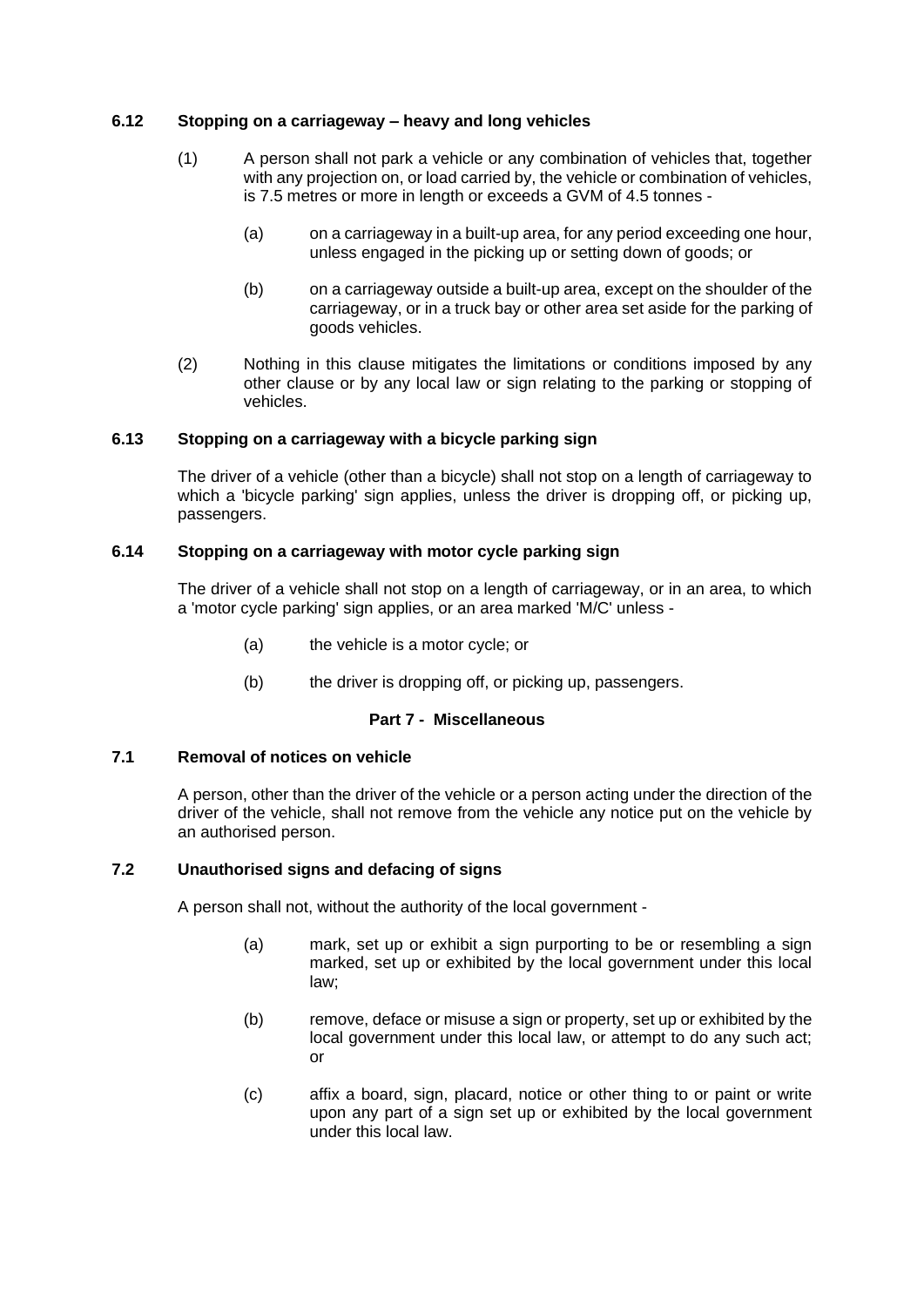#### <span id="page-23-0"></span>**7.3 Signs must be complied with**

An inscription or symbol on a sign operates and has effect according to its tenor, and a person contravening the direction on a sign commits an offence under this local law.

#### <span id="page-23-1"></span>**7.4 General provisions about signs**

- (1) A sign marked, erected, set up, established or displayed on or near a thoroughfare is, in the absence of evidence to the contrary, presumed to be a sign marked, erected, set up, established or displayed under the authority of this local law.
- (2) The first three letters of any day of the week when used on a sign indicate that day of the week.

#### <span id="page-23-2"></span>**7.5 Special purpose and emergency vehicles**

Notwithstanding anything to the contrary in this local law, the driver of -

- (a) a special purpose vehicle may, only in the course of his or her duties and when it is expedient and safe to do so, stop, or park the vehicle in any place, at any time; and
- (b) an emergency vehicle may, in the course of his or her duties and when it is expedient and safe to do so or where he or she honestly and reasonably believes that it is expedient and safe to do so, stop, or park the vehicle at any place, at any time.

#### <span id="page-23-3"></span>**7.6 Vehicles not to obstruct a public place**

- (1) A person shall not leave a vehicle, or any part of a vehicle, in a public place so that it obstructs the use of any part of that public place, without the permission of the local government or unless authorised under any written law.
- (2) A person will not contravene subclause (1) where the vehicle is left for a period not exceeding 24 hours.

#### <span id="page-23-4"></span>**7.7 Impersonating an authorised person**

A person who is not an authorised person must not impersonate or assume the duties of an authorised person.

#### <span id="page-23-5"></span>**7.8 Obstructing of an authorised person**

A person must not obstruct or hinder an authorised person in the execution of his or her duties.

#### **Part 8 - Offences and penalties**

#### <span id="page-23-7"></span><span id="page-23-6"></span>**8.1 Offences and penalties**

- (1) A person who fails to do anything required or directed to be done under this local law, or who does anything which under this local law that person is prohibited from doing, commits an offence.
- (2) A person who commits an offence under this local law shall be liable, upon conviction, to a penalty not exceeding \$5,000, and, if the offence is of a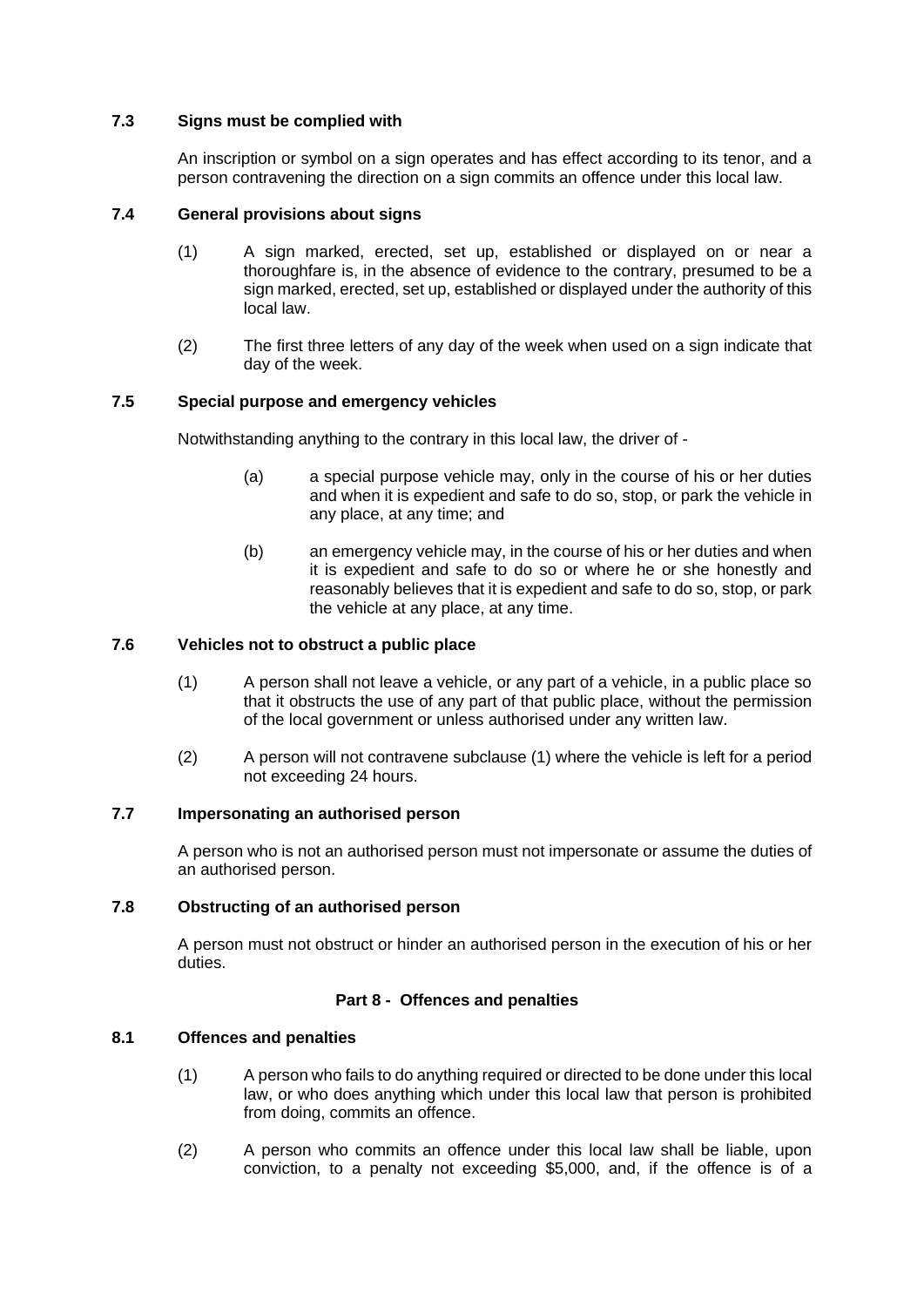continuing nature, to an additional penalty not exceeding \$500 for each day or part of a day during which the offence has continued.

#### <span id="page-24-0"></span>**8.2 Modified penalties**

- (1) An offence against any provision of this local law is a prescribed offence for the purposes of section 9.16(1) of the Act.
- (2) The amount appearing in the final column of Schedule 2 directly opposite a clause specified in that Schedule is the modified penalty for an offence against that clause.

#### <span id="page-24-1"></span>**8.3 Notices**

Unless otherwise specified, for the purposes of this local law -

- (a) where a vehicle is involved in the commission of an offence, the form of the notice referred to in section 9.13 of the Act is that of Form 1 in Schedule 1 of the Regulations:
- (b) the form of the infringement notice given under 9.16 of the Act is that of Form 2 in Schedule 1 of the Regulations;
- (c) the form of the infringement notice referred to in section 9.17 of the Act which incorporates the notice referred to in section 9.13 of the Act, is that of Form 3 in Schedule 3; and
- (d) the form of the notice referred to in section 9.20 of the Act is that of Form 3 in Schedule 1 of the regulations.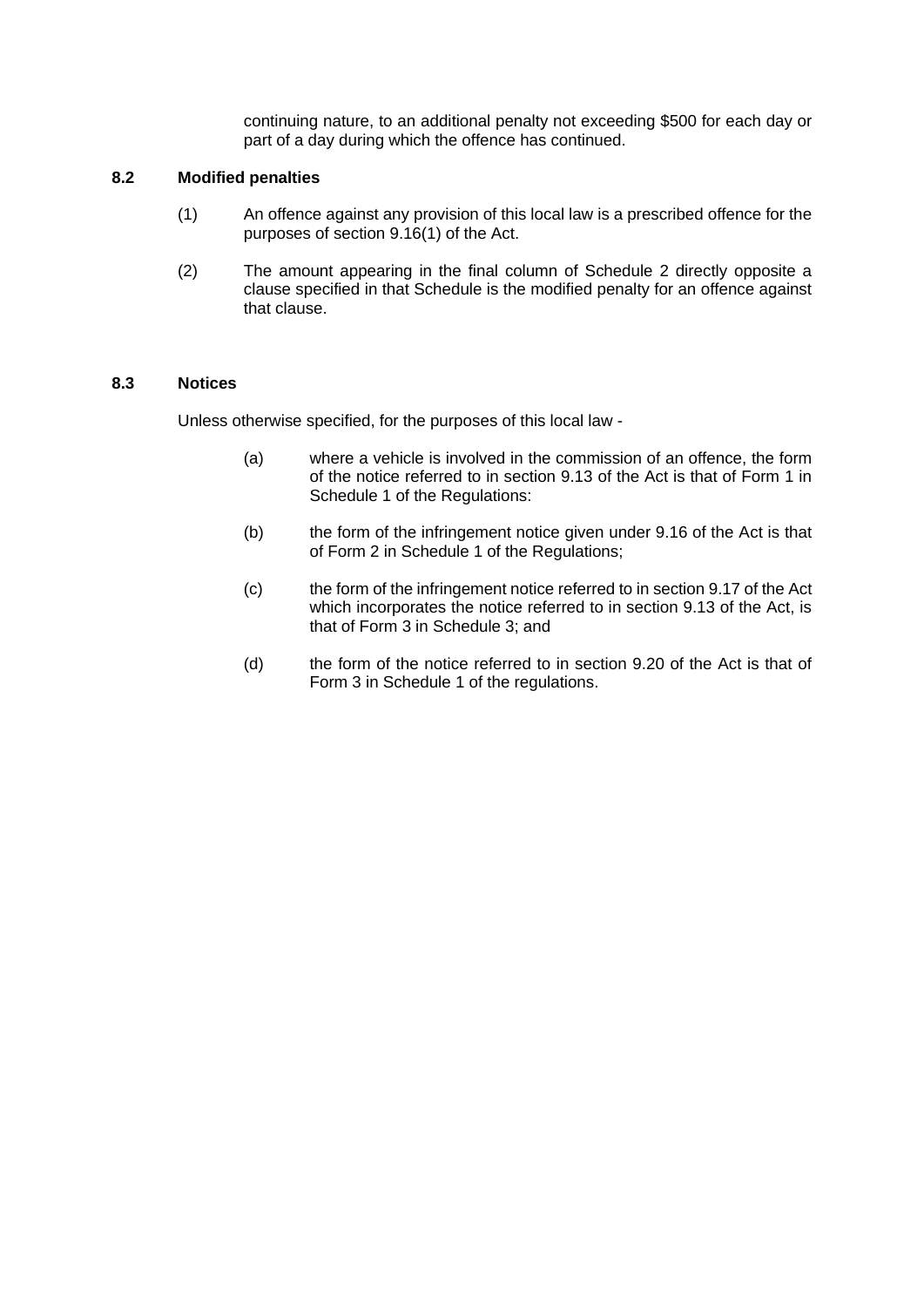### **Schedule 1 - Parking region**

<span id="page-25-0"></span>The parking region is the whole of the district, but excludes the following portions of the district -

- (a) the approach and departure prohibition areas of all existing and future traffic control signal installations, as determined by the Commissioner of Main Roads;
- (b) prohibition areas applicable to all existing and future bridges and subways, as determined by the Commissioner of Main Roads; and
- (c) any road which comes under the control of the Commissioner of Main Roads, unless the control of parking and parking facilities on that road is carried out subject to the control and direction of the Commissioner of Main Roads, or has been delegated by the Commissioner to the local government.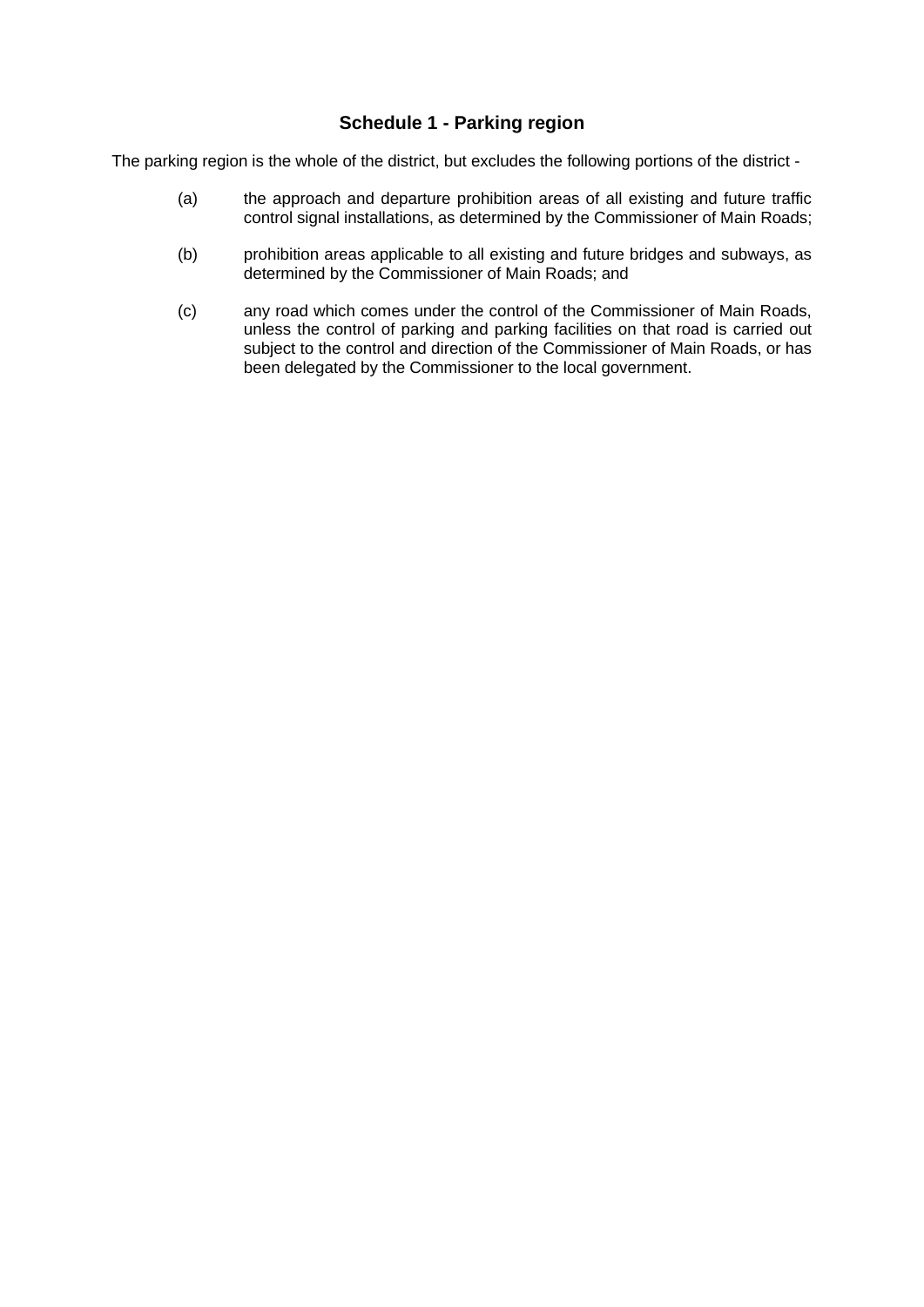### **Schedule 2 - Prescribed offences**

### [CI 8.2(2)]

<span id="page-26-0"></span>

| <b>Item</b><br>No. | <b>Clause No.</b>            | <b>Nature of offence</b>                                                                                    | <b>Modified</b><br>Penalty (\$) |
|--------------------|------------------------------|-------------------------------------------------------------------------------------------------------------|---------------------------------|
| 1.                 | 2.2(1)(b)                    | Failure to park wholly within parking stall                                                                 | 80                              |
| 2.                 | 2.2(4)                       | Failure to park wholly within parking area                                                                  | 80                              |
| 3.                 | 2.3(1)(a)                    | Causing obstruction in parking station                                                                      | 100                             |
| 4.                 | 2.3(1)(b)                    | Parking contrary to sign in parking station                                                                 | 100                             |
| 5.                 | 2.3(1)(c)                    | Parking contrary to directions of authorised person                                                         | 100                             |
| 6.                 | 2.3(1)(d)                    | Parking or attempting to park a vehicle in a parking stall<br>occupied by another vehicle                   | 80                              |
| 7.                 | 2.4(1)                       | Failure to obtain and display unexpired ticket in parking<br>station equipped with a ticket issuing machine | 80                              |
| 8.                 | 2.6                          | Failure to pay fee in parking station with attendant on duty                                                | 80                              |
| 9.                 | 2.8                          | Failure to pay fee for parking or stopping a vehicle in a<br>metered space in a parking station             | 80                              |
| 10.                | 2.9(2)                       | Failure to comply with direction of authorised person to<br>leave a parking station                         | 80                              |
| 11.                | 2.10                         | Damage to parking facility or parking station                                                               | 80                              |
| 12.                | 3.1(1)(a)                    | Parking wrong class of vehicle                                                                              | 80                              |
| 13.                | 3.1(1)(b)                    | Parking by persons of a class not permitted                                                                 | 80                              |
| 14.                | 3.1(1)(c)                    | Parking during prohibited period                                                                            | 90                              |
| 15.                | 3.1(3)(a)                    | Parking in no parking area                                                                                  | 100                             |
| 16.                | 3.1(3)(b)                    | Parking contrary to signs in parking area                                                                   | 80                              |
| 17.                | 3.1(3)(c)                    | Parking vehicle in stall marked 'M/C'                                                                       | 80                              |
| 18.                | 3.1(4)                       | Parking motor cycle in stall not marked 'M/C'                                                               | 80                              |
| 19.                | 3.1(5)                       | Parking without permission in an area designated for<br>'Authorised Vehicles Only'                          | 90                              |
| 20.                | 3.2(1)(a)                    | Failure to park on the left of two-way carriageway                                                          | 90                              |
| 21.                | 3.2(1)(b)                    | Failure to park on boundary of one-way carriageway                                                          | 90                              |
| 22.                | 3.2(1)(a)<br>or<br>3.2(1)(b) | Parking against the flow of traffic on carriageway                                                          | 100                             |
| 23.                | 3.2(1)(c)                    | Parking when distance from farther boundary less than 3<br>metres on carriageway                            | 100                             |
| 24.                | 3.2(1)(d)                    | Parking closer than 1 metre from another vehicle on<br>carriageway                                          | 100                             |
| 25.                | 3.2(1)(e)                    | Causing obstruction on carriageway                                                                          | 100                             |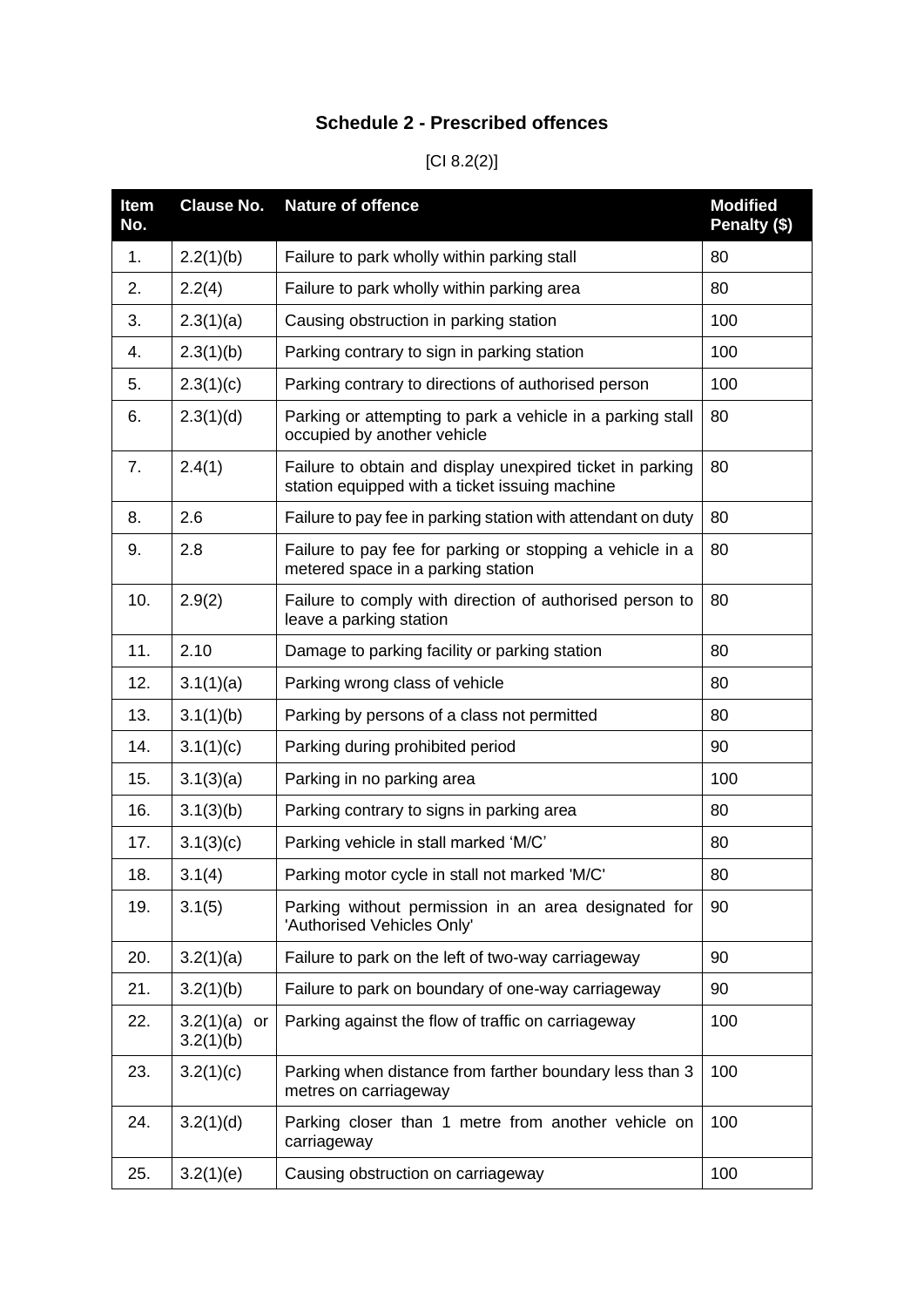| <b>Item</b><br>No. | <b>Clause No.</b>         | Nature of offence                                                                                             | <b>Modified</b><br>Penalty (\$) |
|--------------------|---------------------------|---------------------------------------------------------------------------------------------------------------|---------------------------------|
| 26.                | 3.3(b)                    | Failure to park at approximate right angle on carriageway                                                     | 80                              |
| 27.                | 3.4(2)                    | Failure to park at an appropriate angle in angle parking<br>area                                              | 80                              |
| 28.                | 3.5(3)(a)<br>and $6.2(1)$ | Double parking                                                                                                | 100                             |
| 29.                | 3.5(3)(b)                 | Parking on or adjacent to a median strip                                                                      | 80                              |
| 30.                | 3.5(3)(c)                 | Obstructing access to private drive or right of way                                                           | 100                             |
| 31.                | 3.5(3)(d)                 | Parking beside excavation or obstruction so as to obstruct<br>traffic                                         | 100                             |
| 32.                | 3.5(3)(e)                 | Parking within 10 metres of traffic island                                                                    | 90                              |
| 33.                | 3.5(3)(f)                 | Parking on footpath/pedestrian crossing                                                                       | 100                             |
| 34.                | 3.5(3)(g)                 | Parking less than 3m clear of continuous line markings                                                        | 90                              |
| 35.                | 3.5(3)(h)                 | Parking on intersection                                                                                       | 90                              |
| 36.                | 3.5(3)(i)                 | Parking within 1 metre of fire hydrant or fire plug                                                           | 100                             |
| 37.                | 3.5(3)(j)                 | Parking within 3 metres of public letter box                                                                  | 90                              |
| 38.                | 3.5(3)(k)                 | Parking within 10 metres of intersection                                                                      | 90                              |
| 39.                | 3.5(3)(I)                 | Parking of a vehicle in a cul-de-sac so as to obstruct<br>turning of vehicles within the cul-de-sac           | 80                              |
| 40.                | 3.5(4)(a)<br>or<br>(b)    | Parking vehicle within 10 metres of departure side of bus<br>stop, children's crossing or pedestrian crossing | 100                             |
| 41.                | 3.5(5)(a)<br>or<br>(b)    | Parking vehicle within 20 metres of approach side of bus<br>stop, children's crossing or pedestrian crossing  | 100                             |
| 42.                | 3.5(6)                    | Parking vehicle within 20 metres of approach side or<br>departure side of railway level crossing              | 100                             |
| 43.                | 3.6                       | Parking contrary to direction of authorised person                                                            | 100                             |
| 44.                | 3.7(2)                    | Removing mark of authorised person                                                                            | 100                             |
| 45.                | 3.8                       | Parking vehicle to avoid time limitation                                                                      | 80                              |
| 46.                | 3.9(a)                    | Parking in thoroughfare for purpose of sale                                                                   | 80                              |
| 47.                | 3.9(b)                    | Parking unlicensed vehicle in thoroughfare                                                                    | 80                              |
| 48.                | 3.9(c)                    | Parking a trailer/caravan on a thoroughfare                                                                   | 80                              |
| 49.                | 3.9(d)                    | Parking in thoroughfare for purpose of repairs                                                                | 80                              |
| 50.                | 3.10(2)                   | Parking on private land without consent                                                                       | 100                             |
| 51.                | 3.10(3)                   | Parking on land not in accordance with consent                                                                | 80                              |
| 52.                | 3.11                      | Driving or parking on reserve                                                                                 | 80                              |
| 53.                | 4.1(1)                    | Stopping contrary to a 'no stopping' sign                                                                     | 80                              |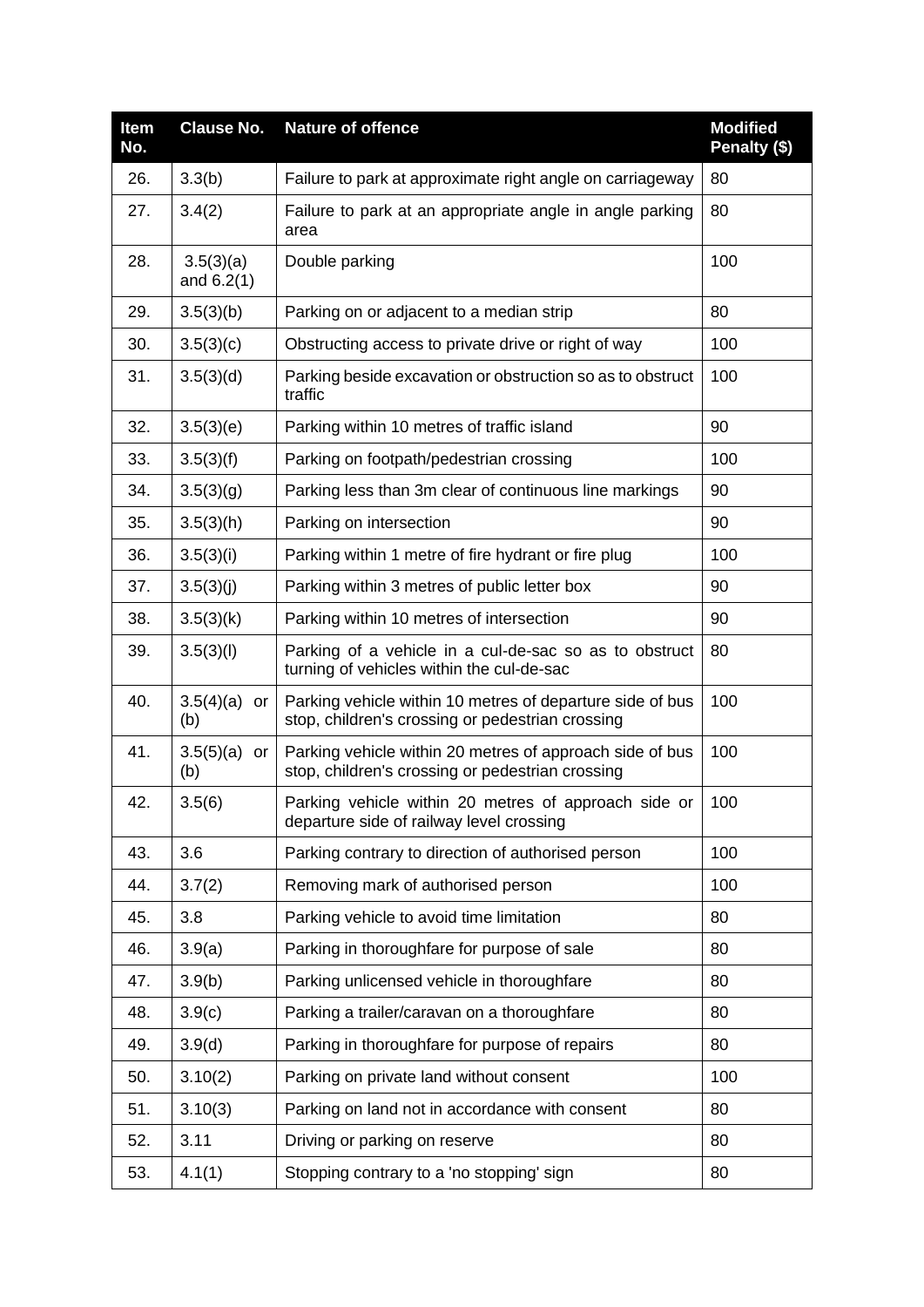| Item<br>No. | <b>Clause No.</b> | <b>Nature of offence</b>                                                                                                                                | <b>Modified</b><br>Penalty (\$) |
|-------------|-------------------|---------------------------------------------------------------------------------------------------------------------------------------------------------|---------------------------------|
| 54.         | 4.1(2)            | Parking contrary to a 'no parking' sign                                                                                                                 | 80                              |
| 55.         | 4.1(4)            | Stopping within continuous yellow lines                                                                                                                 | 80                              |
| 56.         | 4.2(3)            | Parking or stopping a vehicle in an area set aside for<br>parking of vehicles by persons authorised by the local<br>government without permit displayed | 80                              |
| 57.         | 5.1               | Stopping unlawfully in a loading zone                                                                                                                   | 80                              |
| 58.         | 5.2               | Stopping unlawfully in a taxi zone or bus zone                                                                                                          | 80                              |
| 59.         | 5.3               | Stopping unlawfully in a mail zone                                                                                                                      | 80                              |
| 60.         | 5.4               | Stopping in a zone contrary to a sign                                                                                                                   | 80                              |
| 61.         | 6.1               | Stopping unlawfully in a shared zone                                                                                                                    | 100                             |
| 62.         | 6.3               | Stopping near an obstruction on carriageway                                                                                                             | 90                              |
| 63.         | 6.4               | Stopping unlawfully on a bridge or in tunnel                                                                                                            | 80                              |
| 64.         | 6.5               | Stopping unlawfully on crests/curves etc.                                                                                                               | 100                             |
| 65.         | 6.6               | Stopping near fire hydrant                                                                                                                              | 100                             |
| 66.         | 6.7(1)            | Stopping near bus stop                                                                                                                                  | 90                              |
| 67.         | 6.8               | Stopping on path, median strip or traffic island                                                                                                        | 80                              |
| 68.         | 6.9(1)            | Stopping on verge                                                                                                                                       | 80                              |
| 69.         | 6.10              | Obstructing path or driveway                                                                                                                            | 100                             |
| 70.         | 6.11              | Stopping unlawfully near letter box                                                                                                                     | 80                              |
| 71.         | 6.12(1)           | Stopping heavy or long vehicles unlawfully on<br>carriageway                                                                                            | 100                             |
| 72.         | 6.13              | Stopping in bicycle parking area                                                                                                                        | 80                              |
| 73.         | 6.14              | Stopping in motorcycle parking area                                                                                                                     | 80                              |
| 74.         | 7.6               | Leaving vehicle so as to obstruct a public place                                                                                                        | 100                             |
| 75.         | 7.7               | Impersonating an authorised person                                                                                                                      | 80                              |
| 76.         | 7.8               | Obstructing or hindering an authorised person in the<br>execution of his or her duties                                                                  | 80                              |
| 77.         | 8.1               | All other offences not specified                                                                                                                        | 80                              |